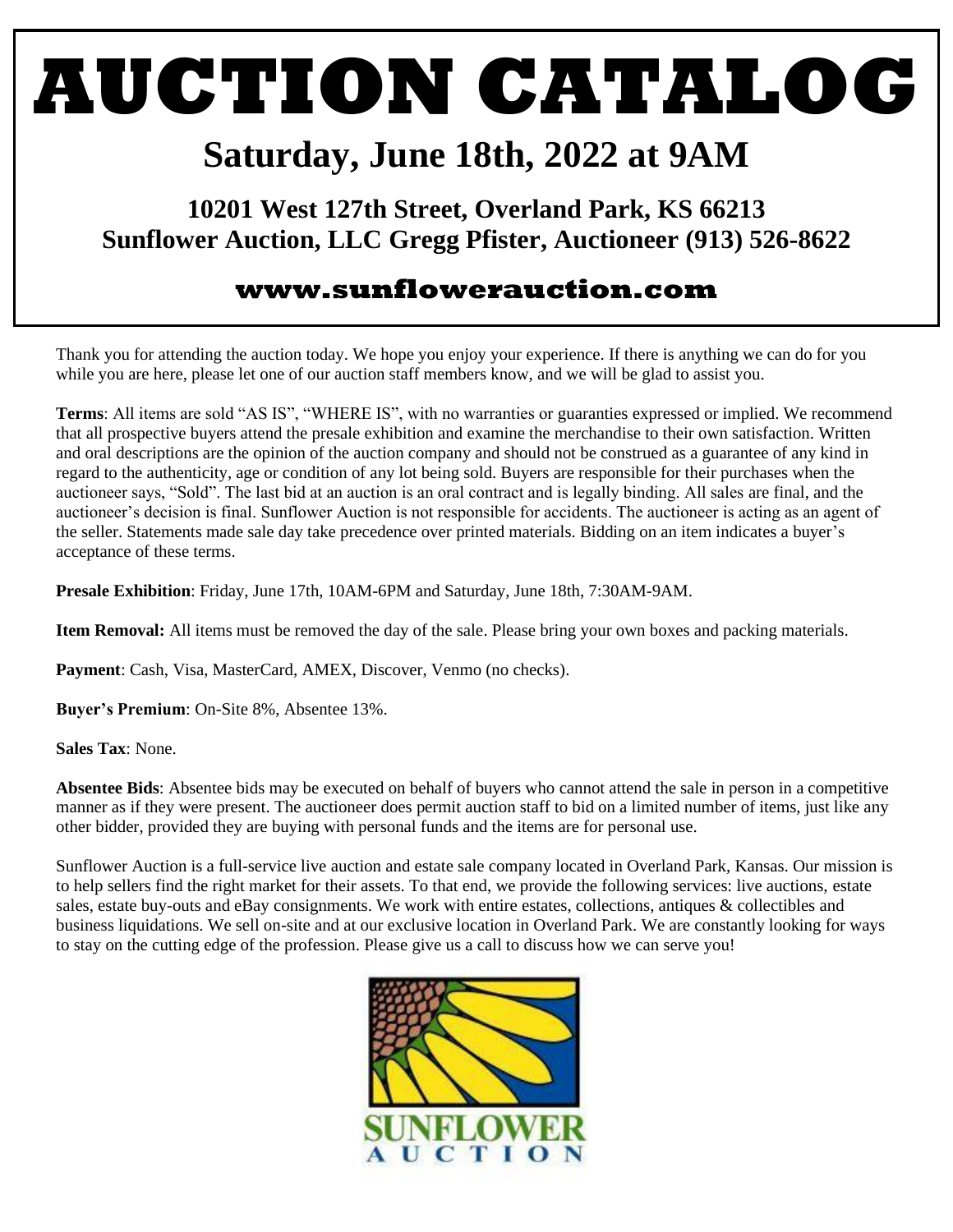|  | 1. Barbie: 2013 Black Label Herve Leger X8249             |
|--|-----------------------------------------------------------|
|  | 2. 2016 Black Label Natalia Vodianova CHX13               |
|  | 3. 2017 Pink Passport Ken Motorcycle FNY31                |
|  | 4. 2009 Generation of Dreams T2933                        |
|  | 5. 2020 Stoney Clover GTJ80                               |
|  | 6. 1997 FAO Schwarz Lily 17556                            |
|  | 7. 2019 Gold Label Jean-Michel Basquiat X GHT53           |
|  | 8. 2015 Black Label The Look DGY12                        |
|  | 9. 2003 Legally Blonde 2 B9234                            |
|  | 10. 1996 Antique Rose 15814                               |
|  | 11. 2009 Pink Label Elvis Jailhouse Rock R4156            |
|  | 12. 2006 Pink Label Hard Rock L4175                       |
|  | 13. 2007 My Melody M7510                                  |
|  | 14. 2000 Addams Family 27276                              |
|  | 15. 2018 Bowie FXD84                                      |
|  | 16. 2006 Pink Label Tooth Fairy K7942                     |
|  | 17. 1999 Cool Collecting 25525                            |
|  | 18. 2002 King Kong 56737                                  |
|  | 19. 2016 Black Label The Look DYX64                       |
|  | 20. 2017 Katherine Johnson FJH62                          |
|  | 21. 2018 Styled by Iris Apfel FWJ26                       |
|  | 22. 2013 Divergent Tris BCP68                             |
|  | 23. 2012 Pink Label Catwoman Y0304                        |
|  | 24. 2017 Tomb Raider FJH53                                |
|  | 25. 2016 Star Trek 50th Anniversary Vina DVG82            |
|  | 26. 2005 Elektra H1699                                    |
|  | 27. 2016 Black Label Wonder Woman DWD82                   |
|  | 28. 2019 Platinum Label Black Widow GHT82                 |
|  | 29. 2017 GiGi Hadid FPV63                                 |
|  | 30. 2005 Pink Label Princess of the Pacific Islands G8056 |
|  | 31. 2004 Pink Label Princess of the Renaissance G5860     |
|  | 32. 1980 Oriental 3262                                    |
|  | 33. 1984 Black Peaches 'n Cream 9516                      |
|  | 34. 2019 Rosa Parks FXD76                                 |
|  | 35. 2016 Hair Fair 50th Anniversary DYX78                 |
|  | 36. 2010 Happy Birthday Ken V0438 (Shipper)               |
|  | 37. 2013 Gold Label Wicked Witch BCR04 (Shipper)          |
|  | 38. The Barbie Look Wardrobe Y3354 (Sealed Shipper)       |
|  | 39. 2018 Pioneer Woman GBG53                              |
|  | 40. 1997 Vera Wang 19788                                  |
|  | 41. 1999 Fantasy Goddess of Africa 22044                  |
|  | 42. 2014 Black Label The Look City Shine CJF52            |
|  | 43. 2011 Black Label Basics Model No. 02 W3331            |
|  | 44. 2010 Black Label Basics Model No. 08 77743            |
|  | 45. 2011 Pink in Pantone W3376                            |
|  | 46. 2012 Black Label The Look Poolside Outfit X9192       |
|  | 47. 2015 Black Label Mockingjay Gale CJF56                |
|  | 48. 2018 Busy Gal Reproduction FXF26                      |
|  | 49. 2006 Pink Label NASCAR Dale Jr. K7973                 |
|  | 50. 2011 Grace Kelly Rear Window V7554                    |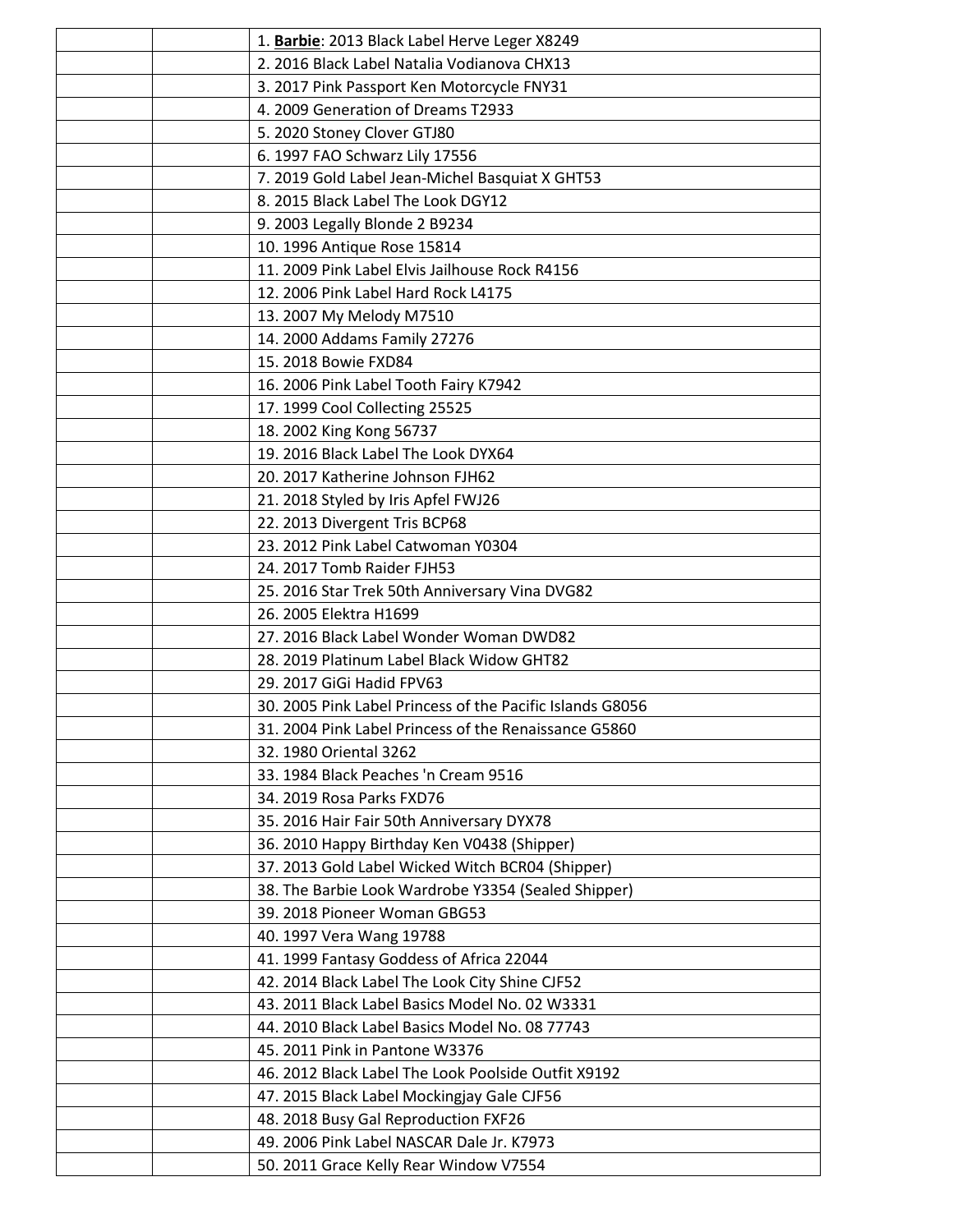| 51. 2008 My Favorite Barbie 1959 N4974               |
|------------------------------------------------------|
| 52. 2010 My Favorite Ken 1961 T7668                  |
| 53. 2008 My Favorite Barbie 1962 N4975               |
| 54. 2009 My Favorite Barbie 1963 R9524               |
| 55. 2009 My Favorite Barbie 1964 T1373               |
| 56. 2009 My Favorite Barbie 1965 T2147               |
| 57. 2008 My Favorite Barbie 1967 N4976               |
| 58. 2018 1968 Mod Friends Gift Set FRP00             |
| 59. 2008 My Favorite Barbie 1977 N4978               |
| 60. 2008 My Favorite Barbie 1986 N4979               |
| 61. 2016 Totally Hair DWF49                          |
| 62. 2017 1985 Day-to-Night FJH73                     |
| 63. 2020 1977 SuperStar Christie GXL28               |
| 64. 1984 Day-to-Night 7929                           |
| 65. 2006 Silver Label Romance K7943                  |
| 66. 2015 Silver label Andy Warhol DKN04              |
| 67. 2014 Black Label Insurgent CHF57                 |
| 68. 2010 Pink Label Couture Angel T2166              |
| 69. 1980 Golden Dream 1874                           |
| 70. 2013 Pink Label Scarecrow BCP77                  |
| 71. 2018 Holiday Barbie FRN70                        |
| 72. 2007 Pink Label Dallas Cowboys Cheerleader M2316 |
| 73. 2019 Styled by Chriselle Lim GHL77               |
| 74. 2019 Styled by Chriselle Lim GHL78               |
| 75. 2018 Styled by Marni Senofonte FJH75             |
| 76. 2013 Gold Label Skipper 50th Anniversary BDH31   |
| 77. 2005 Silver Label I Dream of Spring J0935        |
| 78. 1986 Super Hair 3101                             |
| 79. 2018 Signature Heart Dress FXC74                 |
| 80. 1985 Magic Moves 2126                            |
| 81. 2018 X Files Agent Fox Mulder                    |
| 82. 2008 Pink Label Marilyn Monroe N4987             |
| 83. 1992 Midge 30th Anniversary #239 7957            |
| 84. 2019 First Black Barbie 40th Anniversary GLG35   |
| 85. 1995 Bob Mackie Goddess of the Sun 14056         |
| 86. 2013 Fan BingBing BCP97                          |
| 87. 2006 Pink Label Golden Angel J9187               |
| 88. 2012 Pink Label Belk 125 X8248                   |
| 89. 2015 Black Label The Look DGY07                  |
| 90. 2017 Amelia Earhart FJH64                        |
| 91. 2017 Frida Kahlo FJH65                           |
| 92. 1994 Gold Jubilee #1757/5000 12009               |
| 93. 2011 Pink Label Pillow Talk V7160                |
| 94. 2018 Styled by Iris Apfel FWJ27                  |
| 95. 2010 Pink Label Dynasty T7906                    |
| 96. 2011 Couture Angel T7898                         |
| 97. 2016 Black Label The Look DVP55                  |
| 98. 2008 Pink Label Barbie L9590                     |
| 99. 2011 Pink Label Dancing with the Stars W3319     |
| 100. 2019 PTMI 60th Anniversary Barbie Doll          |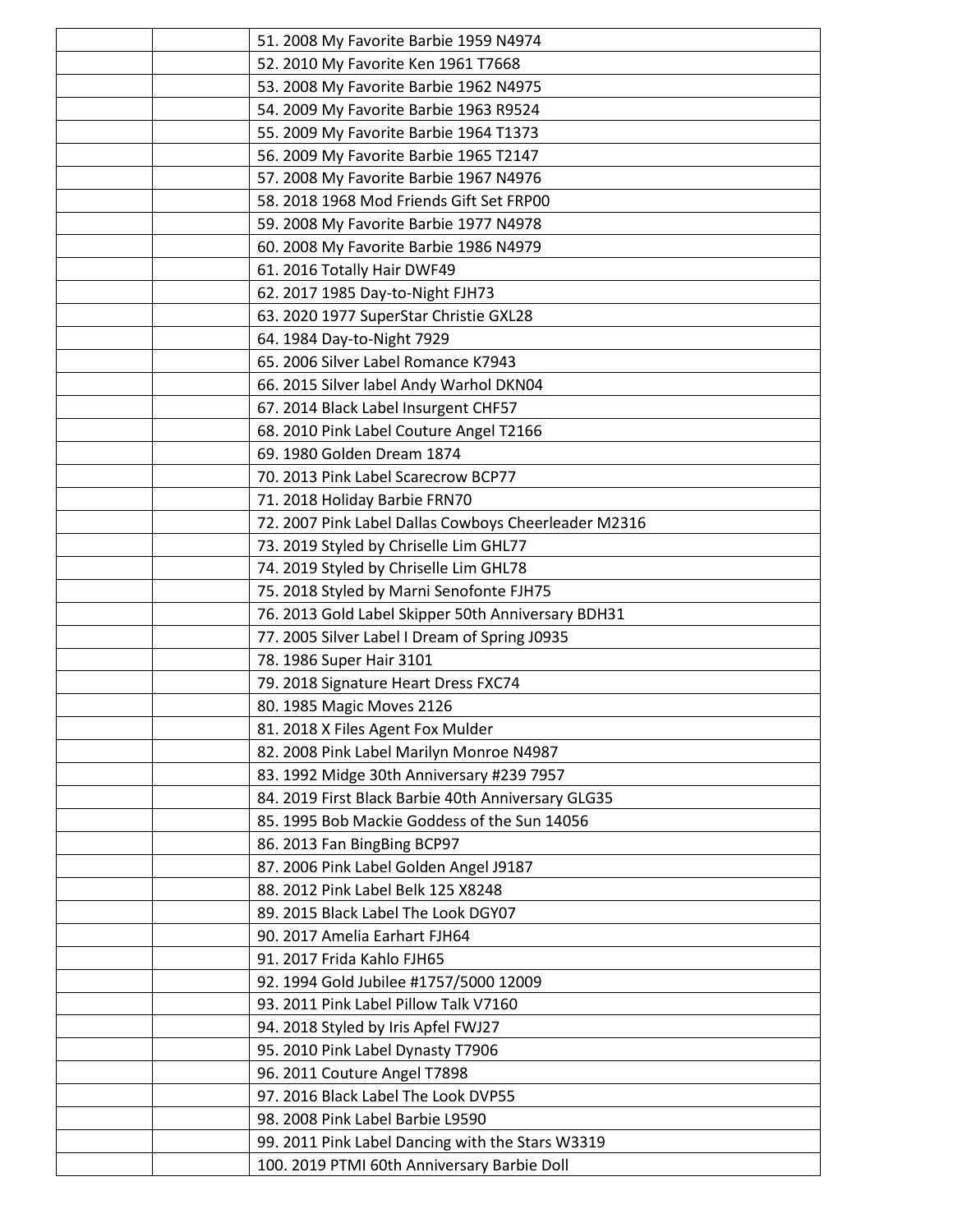| 101. 2016 Moschino Limited Edition DRW81                               |
|------------------------------------------------------------------------|
| 102. 2017 Platinum Label Yves Saint Laurent FJH71                      |
| 103. 2012 Gold Label Tribal Beauty X8262                               |
| 104. 1993 Enesco Barbie Let's Go to the Hop Action Musical 551538      |
| 105. 1978 Hawaiian Ken 2960                                            |
| 106. 1963 Ken Blonde Flocked Hair Masquerade 794                       |
| 107. 2011 Black Label Basics Model No. 02 W3339                        |
| 108. 2012 Black Label Pink on the Green X9191                          |
| 109. 2012 Black Label On the Red Carpet X9193                          |
| 110. 2013 Gold Label Bob Mackie Princess Stargazer X8281               |
| 111. 2013 Gold Label Dorothy Y3355                                     |
| 112. 2012 Gold Label Queen of the Constellations X8264 (Shipper)       |
| 113. 2018 On the Avenue Convention Curvy Limited Edition FRN98         |
| 114. 2017 Hello Kitty Limited Edition DWF58                            |
| 115. 2007 Gold Label Campus Sweetheart L9600                           |
| 116, 2005 Silver Label Citrus Obsession J0933                          |
| 117. 2015 Pink Label Misty Copeland DGW41                              |
| 118. 2017 Fairy Kingdom Wedding FJH81                                  |
| 119. 1999 Cool Collecting 25525                                        |
| 120. 2020 Yara Shahidi Limited Edition GHT83                           |
| 121. 2021 Naomi Osaka GXL17                                            |
| 122. Pink Label Barbie 2007 K8667                                      |
| 123. 2000 Groovy 60's 27676                                            |
| 124. 2003 Legally Blonde 2 B9234                                       |
| 125. 2010 Pink Label Rose Splendor T4349                               |
| 126. 2020 Ken Silkstone 60th Anniversary GTJ89                         |
| 127. 2020 Dia De Muertos Ken GXL26                                     |
| 128. 1995 Solo in the Spotlight Telephone                              |
| 129. 2017 Dream House FND44                                            |
| 130. (3) Halloween                                                     |
| 131. (3) Signature Looks                                               |
| 132. (2) Elvis & Star Trek                                             |
| 133. (2) 60 Signature White & Black FXD88 FXC79                        |
| 134. (3) Gold Medal 1975 GPC77                                         |
| 135. (2) I Love Lucy                                                   |
| 136. (3) Morning Sun Princess, Cher, Fire and Ice                      |
| 137. (3) BMR1959                                                       |
| 138. (3) 2010 Conbention Reunion Tour Outfits                          |
| 139. (3) Sisters' Camping Fun, Malibu Surf & Basketball                |
| 140. (2) Made to Move Camping Fun FNY37                                |
| 141. (2) 2017 Jurassic World Claire & Owen FJH57 FJH58                 |
| 142. (5) Made to Move                                                  |
| 143. (5) Made to Move                                                  |
| 144. (3) Made to Move: Skateboarder, Three Outfits, Martial Artist     |
| 145. (3) Bowling Champ, Harley-Davidson, Yankees                       |
| 146. (3) Couture: Taffeta, Chiffon, Satin                              |
| 147. (3) Club Outfits: Gallery Opening, Suits Me Fine, Executive Lunch |
| 148. (4) Bob Mackie Jewel Essence                                      |
| 149. (4) Signature Looks                                               |
| 150. (5) Fashion Reproductions                                         |
|                                                                        |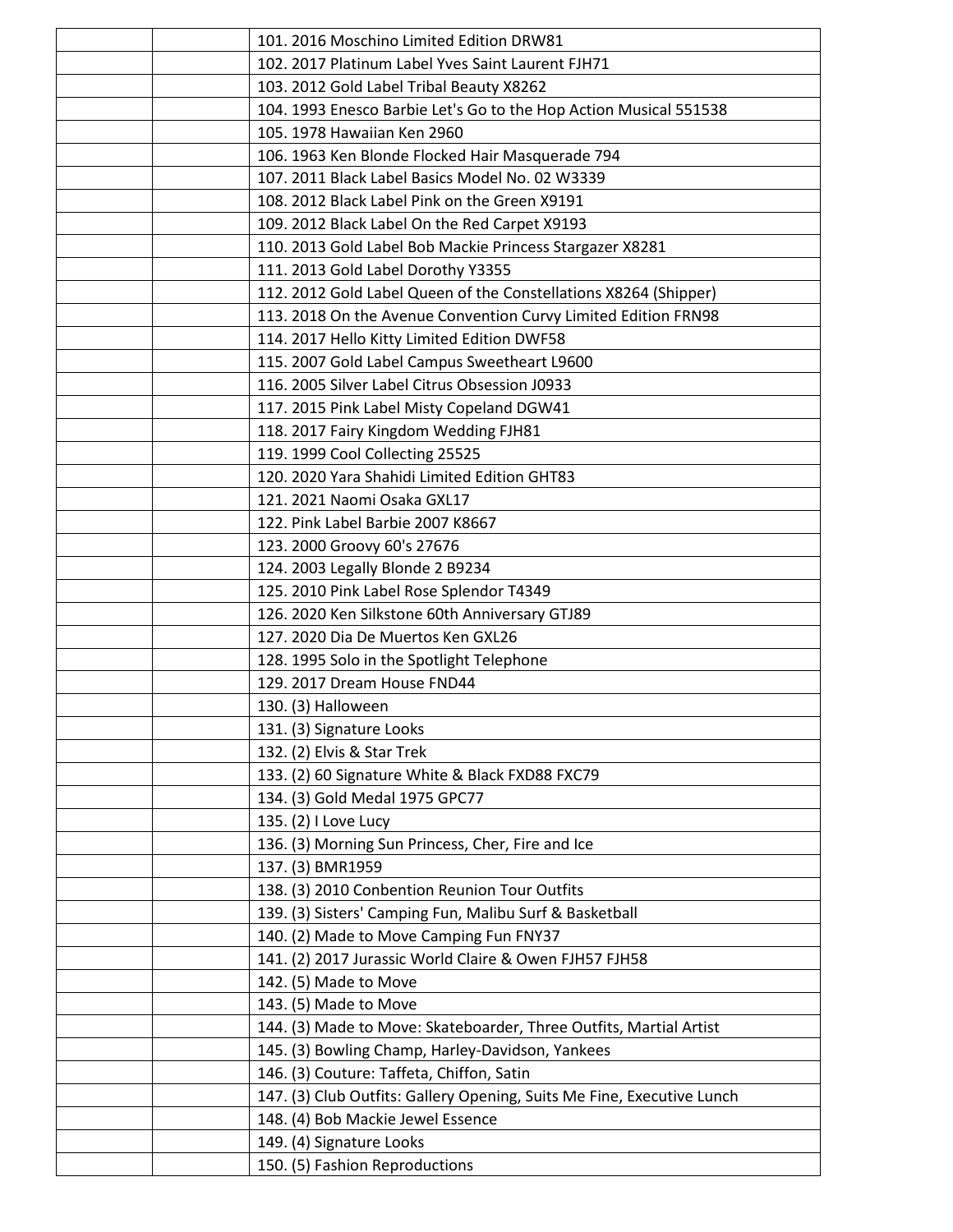|  | 151. (4) Classique, Bumble Bee Gala 23041                 |
|--|-----------------------------------------------------------|
|  | 152. (4) Pink: Ice, Inspiration, Reflections, Pinktastic! |
|  | 153. (4) Nursery Rhymes                                   |
|  | 154. (4) 1990's Pink Box                                  |
|  | 155. (4) Fashion Designers                                |
|  | 156. (2) 1990 Wedding Day Midge 9852 9606                 |
|  | 157. (4) Barbie                                           |
|  | 158. (4) Barbie Grand Ole Opry, Bob Mackie                |
|  | 159. (4) Barbie                                           |
|  | 160. (4) Barbie FAO Schwarz, Bob Mackie                   |
|  | 161. (8) Barbie                                           |
|  | 162. (7) Beach Theme Barbies                              |
|  | 163. (5) Food Theme Barbies                               |
|  | 164. (7) Barbie Extra                                     |
|  | 165. (11) Birthstone Collection                           |
|  | 166. (4) Essence of Nature, Enchanted Seasons             |
|  | 167. (4) Barbie                                           |
|  | 168. (5) Fire Fighter, Astronaut                          |
|  | 169. (5) Barbie Sixties Fun                               |
|  | 170. (5) Barbie Cali Girl                                 |
|  | 171. (6) Barbie Fallen Angel Stardoll W2200               |
|  | 172. (5) Occupations                                      |
|  | 173. (6) Barbie                                           |
|  | 174. (3) Barbie Dress 'n Go Fashion Case, Club            |
|  | 175. (5) Fashionistas                                     |
|  | 176. (5) Wizard of Oz                                     |
|  | 177. (9) Outfits 931 Garden Party, 963 Resort Set         |
|  | 178. (6) Wizard of Oz                                     |
|  | 179. (2) Wrinkle in Time FPW25, FPW24                     |
|  | 180. (5) Holiday                                          |
|  | 181. (4) Holiday                                          |
|  | 182. (3) Disney                                           |
|  | 183. (14) Outfits                                         |
|  | 184. (4) Cases                                            |
|  | 185. (16) Barbie Accessories                              |
|  | 186. (7) Outfits                                          |
|  | 187. (10) Loose Barbies                                   |
|  | 188. (3) Disney                                           |
|  | 189. (3) 2014 Mattel Disney Cinderella                    |
|  | 190. (6) Disney Cinderella                                |
|  | 191. Mego Emerald City Play Set                           |
|  | 192. (4) Disney 2019 Shuri Black Panther Special Edition  |
|  | 193. (5) 2018 Mattel Harry Potter                         |
|  | 194. (2) 2018 Mego Charmed                                |
|  | 195. 1977 Hasbro Charlie's Angels Kelly                   |
|  | 196. (4) Snow White                                       |
|  | 197. (4) 2001 Yue-Sai Wa Wa                               |
|  | 198. (4) Bradley's Wizard of Oz                           |
|  | 199. (5) Hot Wheels                                       |
|  | 200. DBS Tarot Doll                                       |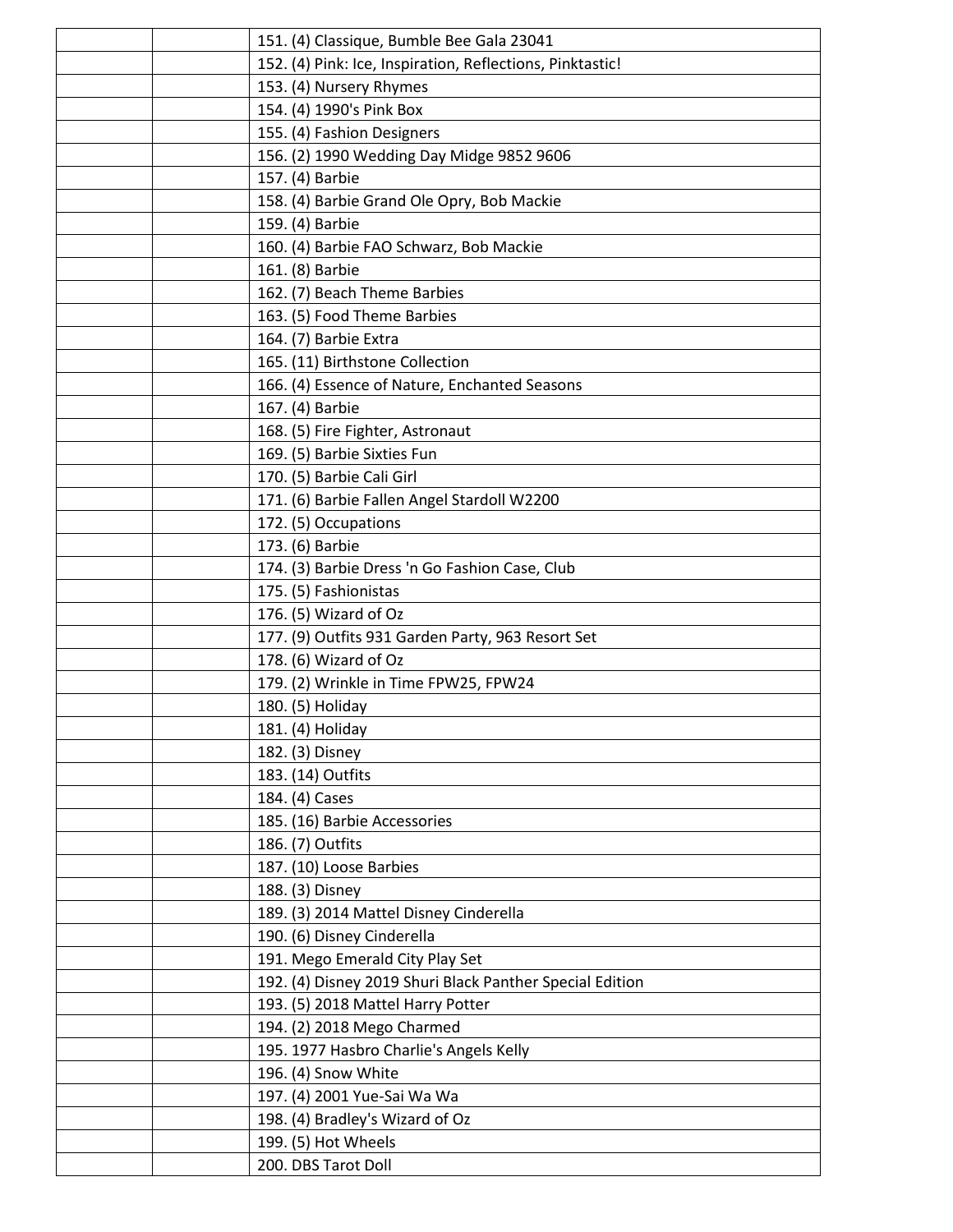|  | 201. Disney Store Oz Oscar Diggs                                 |
|--|------------------------------------------------------------------|
|  | 202. Disney Store Alice Film Collection Time                     |
|  | 203. 2015 Disney Store Jasmine 1 of 5,000                        |
|  | 204. Disney Store Pocahontas 1 of 4,500                          |
|  | 205. Disney Store Villains Mother Gothel 9434/13000              |
|  | 206. Madame Alexander Fan Girl Black Panther                     |
|  | 207. Madame Alexander Steam Punk Red Riding Hood                 |
|  | 208. Madame Alexander Steam Punk Glinda                          |
|  | 209. Madame Alexander Fashion Squad Penguin                      |
|  | 210. Madame Alexander Fashion Squad Joker                        |
|  | 211. Tonner Mad Hatter                                           |
|  | 212. Tonner Re-Imagination Flamingo                              |
|  | 213. Franklin Mint Beatles Sgt. Peppers Music Box                |
|  | 214. (12) Franklin Mint Wizard of Oz Music Boxes (Complete Set)  |
|  | 215. 2014 Ever After High Blondie Lockes                         |
|  | 216. 2013 Ever After High Dexter Charming                        |
|  | 217. 2013 Ever After High Blondie Lockes                         |
|  | 218. 2014 Ever After High Lizzie Hearts                          |
|  | 219. 2013 Ever After High Cedar Wood                             |
|  | 220. 2013 Ever After High Madeline Hatter                        |
|  | 221. 2013 Ever After High Madeline Hatter Hat-Tastic Party       |
|  | 222. 2016 Monster High Garden Ghouls Twyla                       |
|  | 223. 2014 Monster High Elissabat                                 |
|  | 224. 2014 Monster High Howleen Wolf                              |
|  | 225. 2016 Monster High Garden Ghouls Toralei                     |
|  | 226. 2016 Monster High Electrified Silvi Timberwolf              |
|  | 227. 2012 Monster High Venus McFlytrap                           |
|  | 228. 2013 Monster High Coffin Bean Toralei                       |
|  | 229. 2013 Monster High Freaky Fusion Frankie Stein               |
|  | 230. 2014 Monster High Lorna McNessie                            |
|  | 231. 2014 Monster High Wydowna Spider                            |
|  | 232. 2017 Monster High Abbey Bominable                           |
|  | 233. 2012 Monster High Ghoulia / Abbey Roller Maze               |
|  | 234. 2013 Monster High Freaky Fusion Sirena Von Boo              |
|  | 235. RARE 2012 SDCC Monster High Scarah Screams                  |
|  | 236. 2011 Monster High Ghoulia Yelps Physical Deaducation        |
|  | 237. 2014 Monster High Recharge Chamber Frankie Stein            |
|  | 238. 2010 Monster High Clawdeen Wolf Gloom Beach                 |
|  | 239. (2) Monster High Outfits                                    |
|  | 240. (5) Monster High Minis, Critters, Ornament                  |
|  | 241. 2013 Monster High Frights Camera Action Clawdia Wolf        |
|  | 242. 2013 Monster High Freaky Fusion Scarah Screams              |
|  | 243. 2013 Monster High Freaky Fusion Neighthan Rot               |
|  | 244. 2011 Monster High Rochelle Goyle                            |
|  | 245. 2011 Monster High Create-A-Monster Cat & Witch              |
|  | 246. 2012 Monster High Create-A-Monster Design Lab               |
|  | 247. (24) 1999 Bradford Irish Blessings Porcelain Ornaments #1-8 |
|  | 248. 2016 Barbie Wonder Woman / Steve Trevor DWF48               |
|  | 249. (6) Kelly                                                   |
|  | 250. 2011 Pink Label Dancing with the Stars W3317                |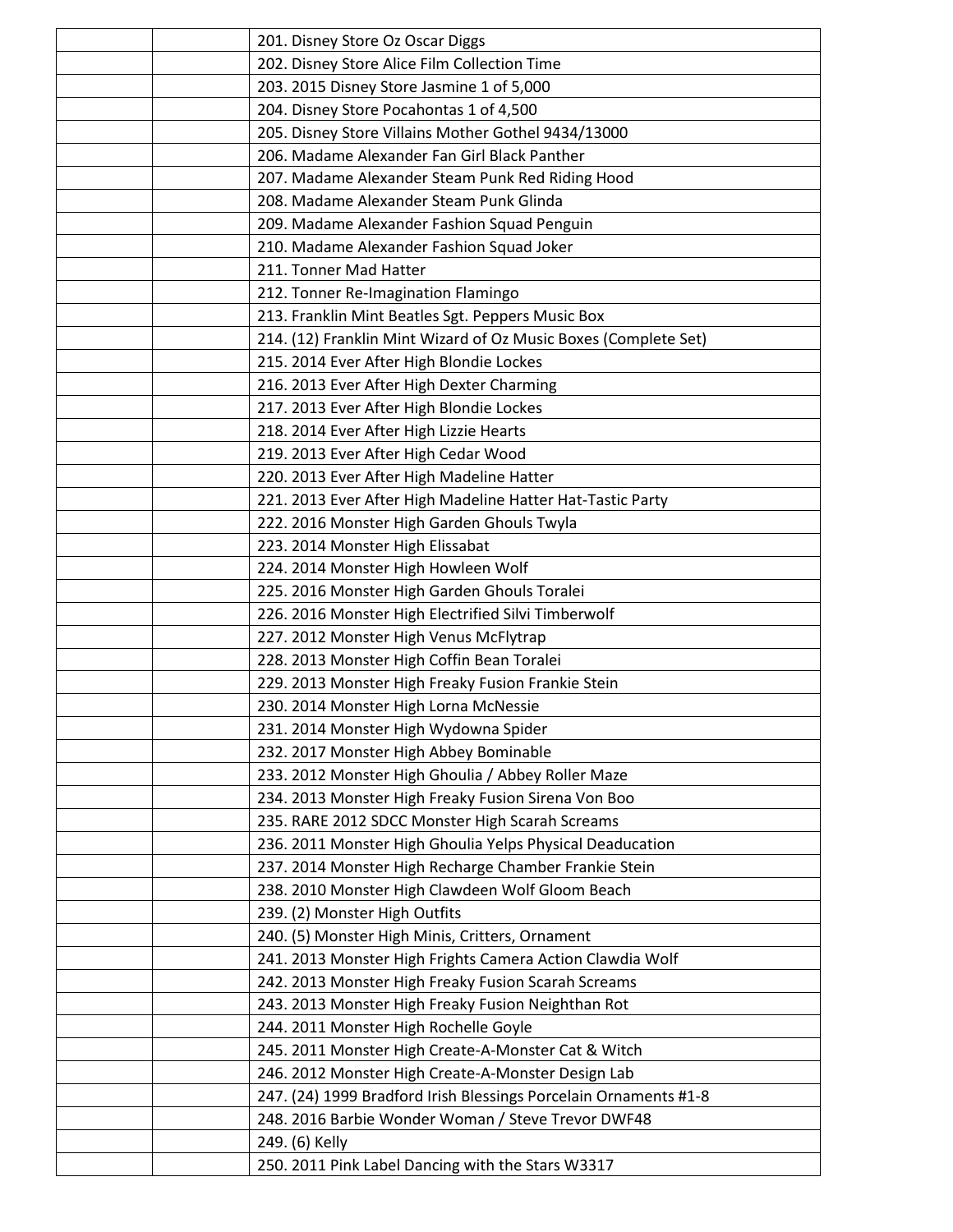|  | 251. (4) Holiday Barbie                                             |
|--|---------------------------------------------------------------------|
|  | 252. (4) Barbie Classique                                           |
|  | 253. (4) Barbie Fashionistas                                        |
|  | 254. (2) Disney Store Animators' Collection Flynn & Kristoff        |
|  | 255. Candi Girls Couture Harlem Nights                              |
|  | 256. (2) 2003 Mattel Flavas Liam                                    |
|  | 257. (3) 2019 Mattel BTS                                            |
|  | 258. 1986 Playmates Disneyland Play Set                             |
|  | 259. (6) Boxed Dolls Bratz, Flirts, Wonder Woman                    |
|  | 260. (6) Outfits Pocahontas, Toni, Boyz                             |
|  | 261. (2) Mattel Creatable World Character Kits dc-725, dc-220       |
|  | 262. (208) Doll Wigs (mostly boxed Monique)                         |
|  | 263. Robert Tonner: (2) Tyler Movie Night, Dorothy Bedtime Dreaming |
|  | 264. (2) Tiny Kitty Collier Valentine Heart KT6404 (Shippers)       |
|  | 265. Tiny Kitty Collier Bridal Bliss Hat Box Blonde                 |
|  | 266. Tiny Kitty Collier Bridal Bliss Hat Box Brunette               |
|  | 267. Kitty Collier 18" Maroon Wool Dress                            |
|  | 268. Kitty Collier 18" Hot Pink Suit                                |
|  | 269. Kitty Collier 18" Sassy Blue Velvet Dress                      |
|  | 270. Sydney Chase 16" When in Rome                                  |
|  | 271. 2004 Patsy as Annie Porcelain                                  |
|  | 272. 2005 Tyler Wentworth 12" Marley Basic Brunette                 |
|  | 273. Tyler Wentworth 16" Bent Knee                                  |
|  | 274. Ann Estelle 18" Poodle Skirt                                   |
|  | 275. Ann Estelle 10" Denim Overalls                                 |
|  | 276. Ann Estelle 10" Green Check Shirt                              |
|  | 277. Ann Estelle 10" Witch                                          |
|  | 278. Ann Estelle 10" Yellow Dress                                   |
|  | 279. Ann Estelle 10" Green Dress                                    |
|  | 280. Ann Estelle 10" Gypsy                                          |
|  | 281. Ann Estelle 10" Purple Black Cat Dress                         |
|  | 282. Ann Estelle 10" Live in the Light                              |
|  | 283. Ann Estelle 10" Pink Check Dress                               |
|  | 284. Ann Estelle 10" Cheerleader                                    |
|  | 285. Ann Estelle 10" Pajamas                                        |
|  | 286. Ann Estelle 10" Queen                                          |
|  | 287. Ann Estelle 10" Red Check Shorts                               |
|  | 288. Ann Estelle 10" Pink Polkadot Scarf                            |
|  | 289. Ann Estelle 10" Red Check Scarf                                |
|  | 290. Ann Estelle 10" Sailor                                         |
|  | 291. Ann Estelle 10" Cherries Dress                                 |
|  | 292. Ann Estelle 10" Magician                                       |
|  | 293. Ann Estelle 10" Blue Apron                                     |
|  | 294. Ann Estelle 10" Yellow Daisies Dress                           |
|  | 295. Ann Estelle 10" Asian                                          |
|  | 296. Ann Estelle 10" Blue Stripe Dress                              |
|  | 297. Ann Estelle 10" Michael with Dog                               |
|  | 298. Ann Estelle 10" Gray Coat                                      |
|  | 299. Betsy McCall 14" Pumpkins Outfit                               |
|  | 300. Betsy McCall 14" Felt Leaves Dress                             |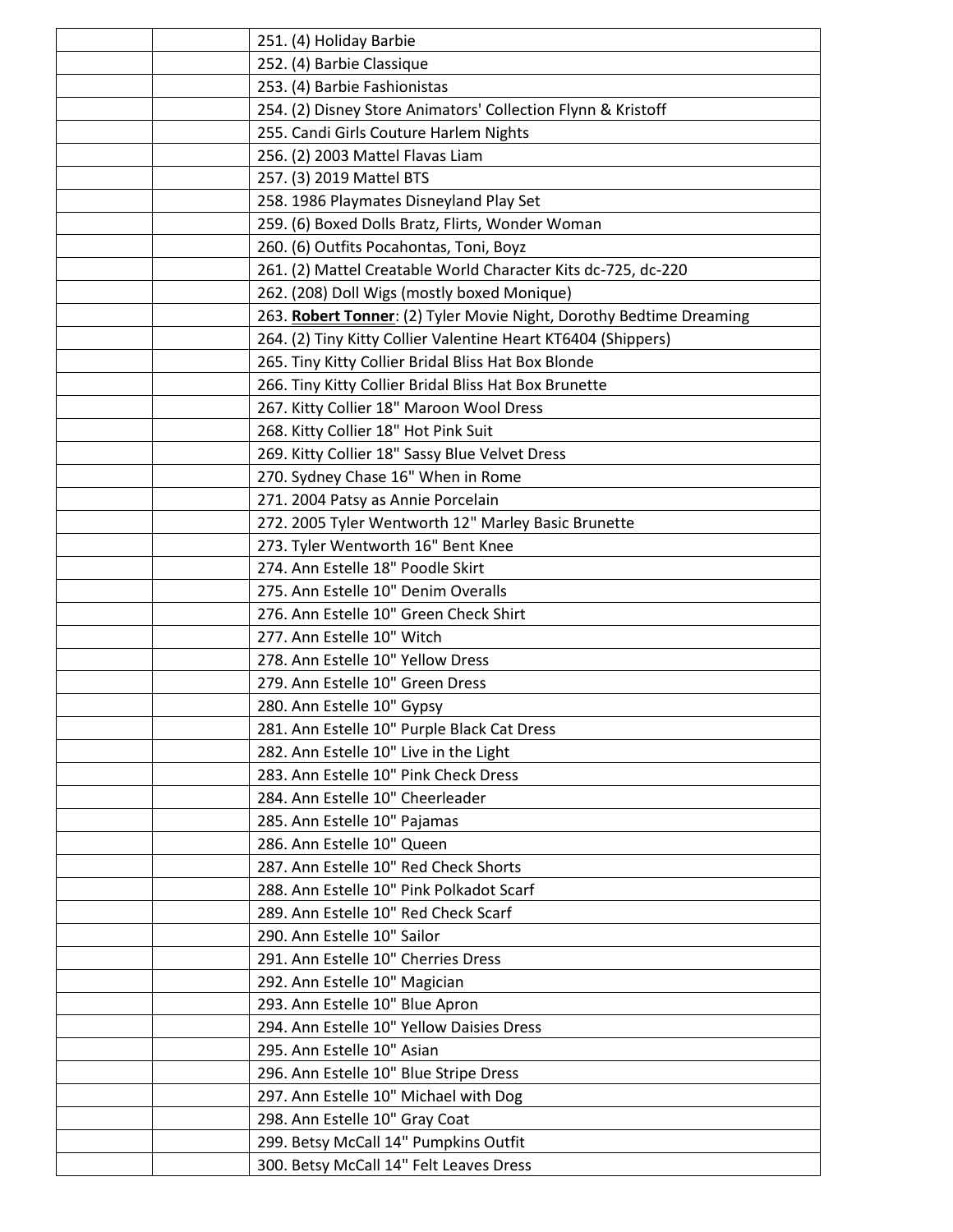|  | 301. Betsy McCall 14" Pink Stripe Leggings                                  |
|--|-----------------------------------------------------------------------------|
|  | 302. Betsy McCall 14" Leopard Coat                                          |
|  | 303. Betsy McCall 14" Gabrielle's Angel                                     |
|  | 304. Betsy McCall 14" Felt Balloons Dress                                   |
|  | 305. Betsy McCall 14" Pink Ribbons                                          |
|  | 306. Betsy McCall 14" White Dress                                           |
|  | 307. Betsy McCall 14" Green "Betsy" Shirt                                   |
|  | 308. Betsy McCall 14" Tennis Outfit                                         |
|  | 309. Betsy McCall 14" Knit Coat and Hat                                     |
|  | 310. Betsy McCall 14" Doll Print Dress                                      |
|  | 311. Betsy McCall 14" Maroon Coat                                           |
|  | 312. Betsy McCall 14" Pink Flower Top                                       |
|  | 313. Betsy McCall 14" Black & White                                         |
|  | 314. Tyler 16" Black & White                                                |
|  | 315. Kitty Collier 18" Taupe Gown                                           |
|  | 316. Kitty Collier 18" Business Suit                                        |
|  | 317. Tonner 16" Peach Dress                                                 |
|  | 318. Tonner 16" Black & White Dress                                         |
|  | 319. Tonner 16" Pink Bridesmaid                                             |
|  | 320. 2001 Ann Estelle 18" Skater                                            |
|  | 321. Trunk Full of Tonner Outfits                                           |
|  | 322. Flat of Male Action Figures                                            |
|  | 323. Flat of Dolls                                                          |
|  | 324. Flat of Small Dolls                                                    |
|  | 325. (6) Vogue Ginny 8"                                                     |
|  | 326. (6) Vogue Ginny 8"                                                     |
|  | 327. (6) Vogue Ginny 8"                                                     |
|  | 328. (6) Vogue Ginny 8"                                                     |
|  | 329. (6) Vogue Ginny 8"                                                     |
|  | 330. Lot of Vogue Ginny                                                     |
|  | 331. (14) Starr and Friends Dolls & Outfits                                 |
|  | 332. (5) Jem Dolls                                                          |
|  | 333. Bag of Barbies                                                         |
|  | 334. Bag of Barbies                                                         |
|  | 335. Bag of Barbies                                                         |
|  | 336. Bag of Barbies                                                         |
|  | 337. Bag of Barbies                                                         |
|  | 338. Bag of Barbies                                                         |
|  | 339. Bag of Barbies                                                         |
|  | 340. Bag of Small Dolls                                                     |
|  | 341. Ken Case with Barbie Parts                                             |
|  | 342. (7) Adora Baby Dolls                                                   |
|  | 343. (8) Effanbee Dolls + Box of Clothing                                   |
|  | 344. Lot of Dolls & Toys                                                    |
|  | 345. (6) 1974 Tiffany Taylor, Gotz, Shirley, Berenguer, Ventriloquist Dummy |
|  | 346. Large Lot of Doll Clothes, Shoes and Accessories                       |
|  | 347. (11) Doll Blue Books                                                   |
|  | 348. (8) Doll Reference Books                                               |
|  | 349. Lot of Frasher's Auction Catalogs                                      |
|  | 350. Lot of Doll Stands                                                     |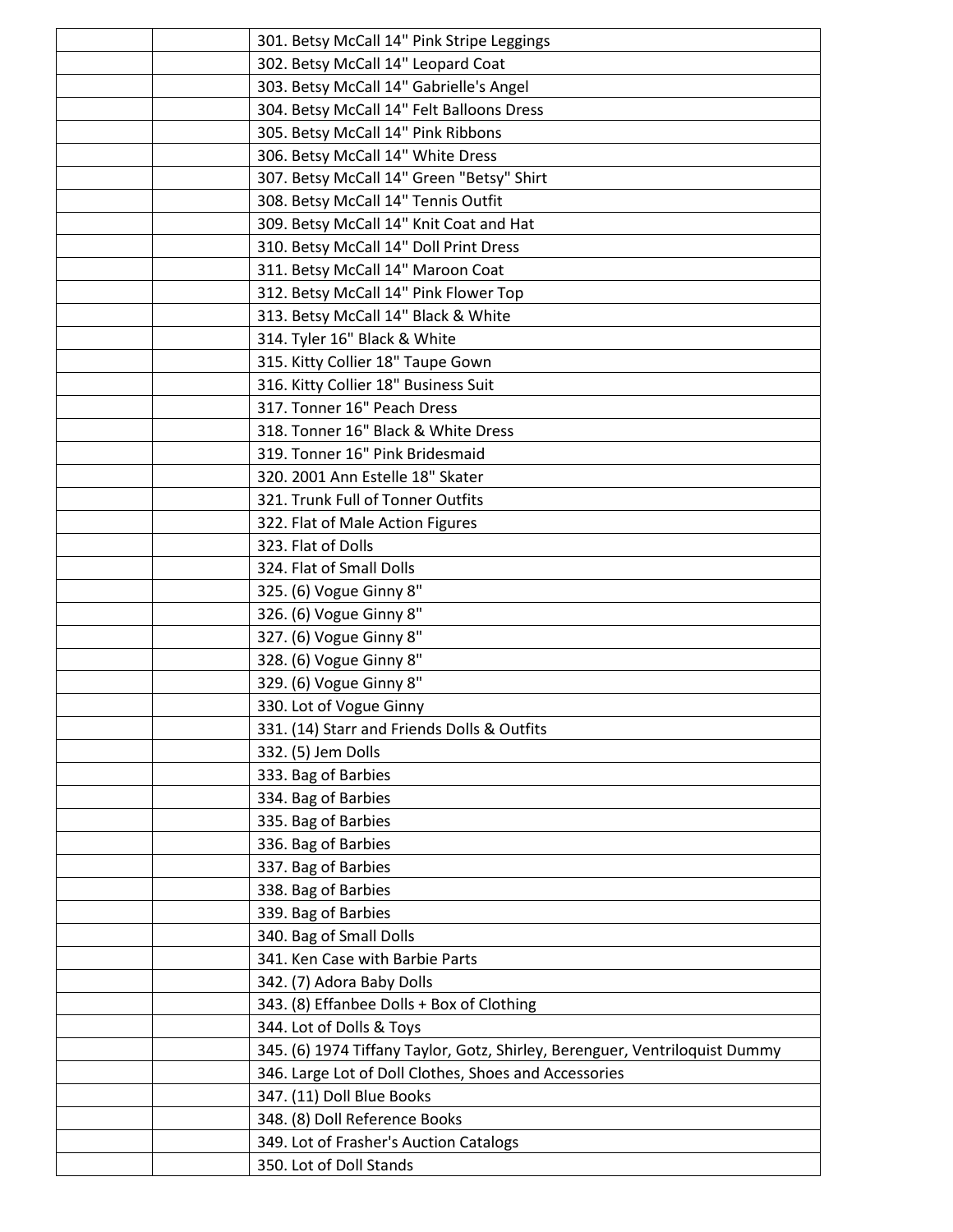|  | 351. Whiting & Davis Mesh Purse Art Deco Orange Enamel                                        |
|--|-----------------------------------------------------------------------------------------------|
|  | 352. Whiting & Davis Mesh Purse Art Deco Yellow Enamel                                        |
|  | 353. Whiting & Davis Mesh Purse Art Nouveau Blue Enamel                                       |
|  | 354. Whiting & Davis Mesh Purse Art Nouveau Green Enamel (Hang Tag)                           |
|  | 355. Whiting & Davis Mesh Purse Art Deco Yellow Enamel Flowers                                |
|  | 356. Whiting & Davis Mesh Purse Art Deco Yellow Enamel                                        |
|  | 357. Whiting & Davis Mesh Purse Art Deco Green & Pink Enamel                                  |
|  | 358. Whiting & Davis Mesh Purse Art Deco Red & Yellow Enamel                                  |
|  | 359. 1923 Whiting & Davis Mesh Purse                                                          |
|  | 360. Whiting & Davis Gold Mesh Flapper Evening Bag                                            |
|  | 361. Whiting & Davis Mesh Purse Black & White Enamel                                          |
|  | 362. Whiting & Davis Mesh Purse Art Deco Gold & Silver Enamel                                 |
|  | 363. Whiting & Davis Mesh Purse Art Deco Silver Enamel                                        |
|  | 364. Whiting & Davis Mesh Purse Art Deco Silver Enamel                                        |
|  | 365. Mandalian Mesh Purse Art Deco Birds of Paradise Enamel                                   |
|  | 366. Mandalian Mesh Purse Art Deco Tulip Enamel                                               |
|  | 367. Mandalian Mesh Purse Art Nouveau Iris Enamel                                             |
|  | 368. Mandalian Mesh Purse Art Deco Jewels & Enamel                                            |
|  | 369. Mandalian Mesh Purse Art Nouveau Orange Poppy Enamel                                     |
|  | 370. Mandalian Mesh Purse Art Deco Silver Enamel                                              |
|  | 371. Mandalian Mesh Purse Art Deco Blue & Pink Enamel                                         |
|  |                                                                                               |
|  | 372. Large Art Nouveau Beaded Peacock Purse<br>373. Art Nouveau Beaded & Jeweled Floral Purse |
|  |                                                                                               |
|  | 374. Whiting & Davis Style Mesh Purse with Loops                                              |
|  | 375. Whiting & Davis Style Mesh Purse Art Deco Enamel Flowers                                 |
|  | 376. Whiting & Davis Style Mesh Purse Art Deco Enamel Design                                  |
|  | 377. Whiting & Davis Style Mesh Purse Art Deco Gold Enamel                                    |
|  | 378. Whiting & Davis Style Mesh Purse Art Deco Enamel Design                                  |
|  | 379. Whiting & Davis Style Mesh Purse Enameled with Jewels                                    |
|  | 380. (2) Vintage Mesh Purses + (6) Belt Clips                                                 |
|  | 381. (4) Vintage Beaded Purses                                                                |
|  | 382. (4) Vintage Beaded Purses                                                                |
|  | 383. (3) Whiting & Davis Style Mesh Purses + Gold Choker                                      |
|  | 384. (4) Vintage Purses                                                                       |
|  | 385. (7) Vintage Perfume Bottles                                                              |
|  | 386. Vintage Terri Lee Platinum Blonde Fur Coat                                               |
|  | 387. Vintage Terri Lee Brunette Plaid Dress                                                   |
|  | 388. RARE Vintage Mar-Fan Terri Lee Brunette Red Dress in Original Box                        |
|  | 389. Knickerbocker Terri Lee Goes West in Original Box                                        |
|  | 390. Vintage Tiny Terri Lee Walker Yellow Dress                                               |
|  | 391. Vintage Tiny Terri Lee Yellow Dress                                                      |
|  | 392. Vintage Tiny Terri Lee Check Jumper                                                      |
|  | 393. Vintage Sasha Gregor Blue Corduroy #312                                                  |
|  | 394. Vintage Sasha Baby Nest 513S                                                             |
|  | 395. Vintage Sasha Gregor Baby Blonde Nightdress 503 in Original Box                          |
|  | 396. Vintage Sasha Honey Blonde Silk Dress 101                                                |
|  | 397. Vintage Sasha Baby Brunette Nightdress 4-501                                             |
|  | 398. Vintage Sasha Caleb 318 in Original Box                                                  |
|  | 399. (3) Vintage 16" P91/92 Toni Dolls                                                        |
|  | 400. (3) Vintage 14" P90/91 Toni Dolls                                                        |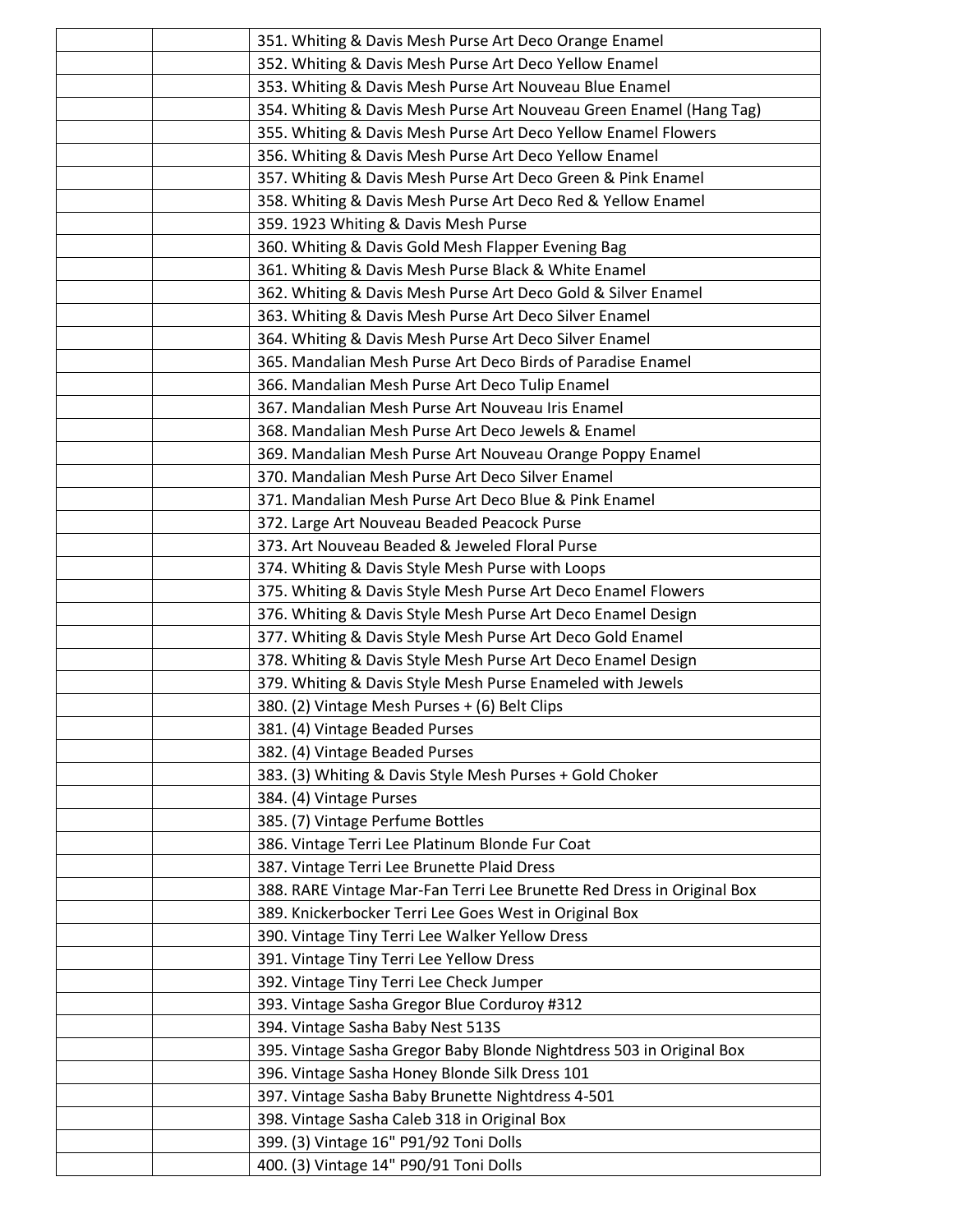|  | 401. Vintage Vogue Ginny Walker Tagged Dress Brunette                             |
|--|-----------------------------------------------------------------------------------|
|  | 402. Vintage Vogue Ginny Walker Tagged Riding Pants Red Hair                      |
|  | 403. Vintage Vogue Ginny Cowgirl Outfit Blonde                                    |
|  | 404. Vintage Vogue Ginny Walker Blue Ballerina Brunette                           |
|  | 405. 1954 Vogue Ginny Walker Red Check Blonde                                     |
|  | 406. Vintage Vogue Ginny Tagged Beach Outfit Blonde                               |
|  | 407. Vintage Vogue Ginny Walker Plaid Dress Blonde                                |
|  | 408. Vintage Vogue Ginny Tagged Yellow Outfit Brunette                            |
|  | 409. Vintage Vogue Ginny Green Check Red Hair                                     |
|  | 410. Vintage Vogue Ginny Walker No. 7107 in Original Box                          |
|  | 411. (7) Pair Vintage Vogue Ginny Shoes                                           |
|  | 412. (2) Nancy Ann Storybook Muffie                                               |
|  | 413. 1981 Helen Kish Jointed Bisque Doll Lise #3/25                               |
|  | 414. Madame Alexanderkins Walker Tagged Underwear Red Hair                        |
|  | 415. 1948 Vogue Crib Crowd Painted Eyes                                           |
|  | 416. Cosmopolitan Doll Co. Ginger No. 15 in Original Box                          |
|  | 417. 1950 Ideal Toni P-90 14" Doll in Original Play Wave Box                      |
|  | 418. (5) Hollywood Lullaby Baby Dolls in Original Boxes                           |
|  | 419. (6) Modern Vogue Ginny 8" Dolls                                              |
|  | 420. (3) Vogue Ginny for President, Sparky Stumps for Votes                       |
|  | 421. (5) Nancy Ann Storybook Dolls                                                |
|  | 422. (2) The Family Company It's Me Dolls                                         |
|  | 423. (3) Sets Russian Matryoshka Nesting Dolls                                    |
|  | 424. Lenci 12" Felt Doll Martina in Original Box                                  |
|  | 425. Tonner Kripplebush Kids Cowgirl 99934 in Original Box                        |
|  | 426. Effanbee Patricia Kin Trunk Set V764                                         |
|  | 427. 2000 Madame Alexander Margaret 1920's Honeymoon Trunk Set 27335              |
|  | 428. Betsy McCall 8" Bride with Extra Outfits in Trunk                            |
|  | 429. Tonner Betsy McCall #502 in Original Box                                     |
|  | 430. Tonner Betsy McCall 13" Cabana Betsy with Extra Outfits in Original Box      |
|  | 431. Tonner Betsy McCall 13" Christmas Cotillion in Original Box                  |
|  | 432. Effanbee 11" Belinda Bunyan V5007                                            |
|  | 433. 2005 Kish Winter Riley in Original Box                                       |
|  | 434. Tonner Ann Estelle May Day Suit 99604                                        |
|  | 435. Tonner Betsy McCall Easter Trunk Set BC6401                                  |
|  | 436. Tonner Ann Estelle Spring Tulip Delight MC0305                               |
|  | 437. Somers & Field London Mod British Birds in Original Box                      |
|  | 438. Betsy McCall 8" Hard Plastic in Original Box B100/225                        |
|  | 439. 1997 Annette Himstedt Esme 3635 in Original Box                              |
|  | 440. 1950s Madame Alexander 18" Cissy Sweet Violet Tagged Outfit                  |
|  | 441. Armand Marseilles Solid Dome Bisque Baby Doll                                |
|  | 442. Schoenhut 11" Shiela Doll in Original Dress                                  |
|  | 443. 1916 Armand Marseilles 7" Bisque Googly in Original Dress                    |
|  | 444. (5) Vintage Mattel Liddle Kiddles                                            |
|  | 445. Vintage Mattel Skediddle Kiddles                                             |
|  | 446. Jane Withers Owned Wooden Clown Doll with Signed Book                        |
|  | 447. 2002 Vogue Just Me Bisque Repro #215/500                                     |
|  | 448. 1989 Hildegard Little Souls Cloth Doll #392/500                              |
|  | 449. Lot of Dolls: Annalee, M.E. Little Genius, Raikes, Cabbage Patch, Tiny Tears |
|  | 450. Lot of Bears: Steiff, Gund, Boyds, Funicello, Lenox, Knickerbocker           |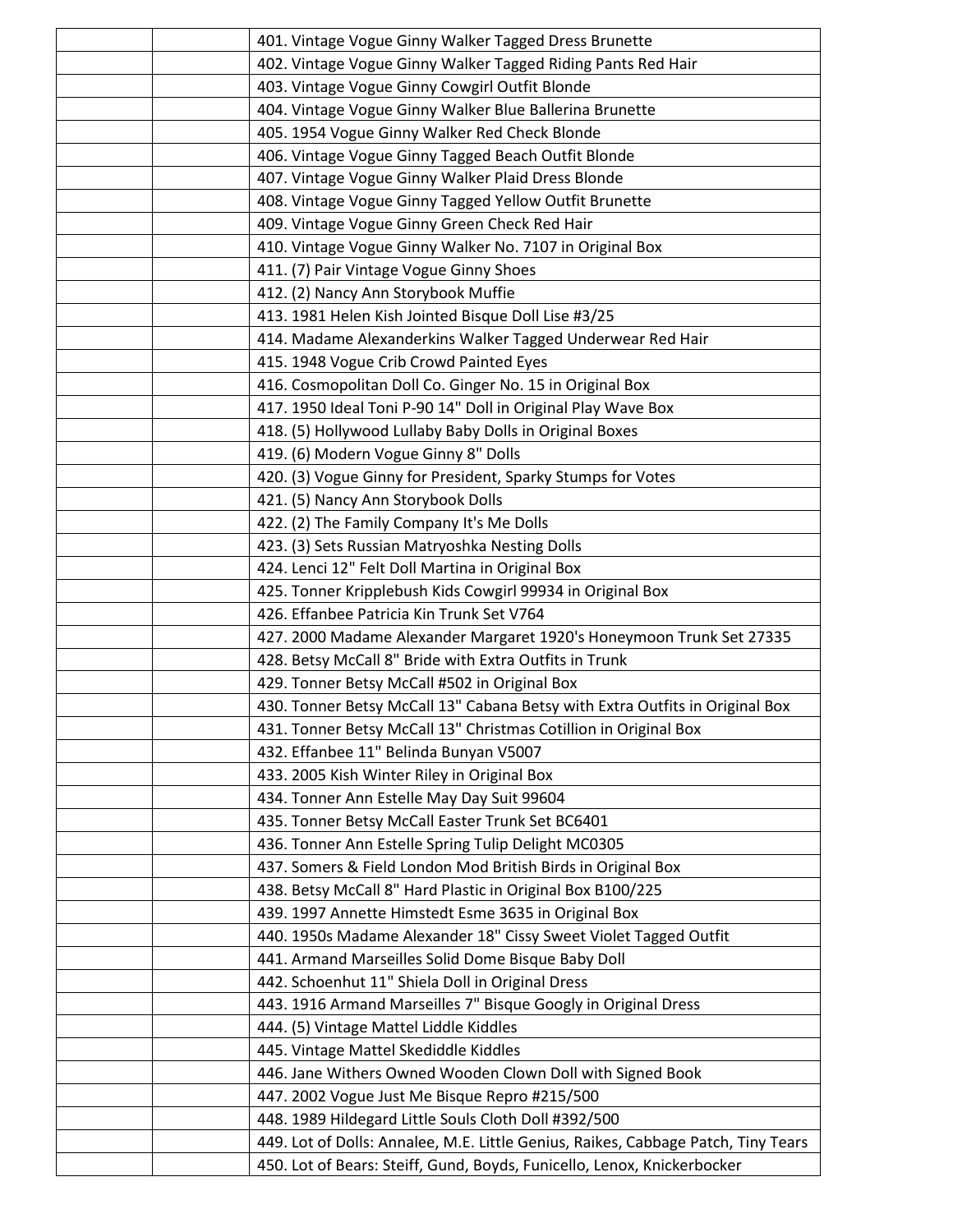|  | 451. Lot of Doll Clothing: Tagged Tiny Terri Lee, Vogue Ginny         |
|--|-----------------------------------------------------------------------|
|  | 452. (13) Boyd's Resin Figurines + Boat                               |
|  | 453. 1985 Silvestri Faith Wick Pinocchio Bisque Marionette LE 5000    |
|  | 454. (3) Hallmark Wireless Peanuts Band                               |
|  | 455. 1962 Barbie Dream House 816                                      |
|  | 456. 1960s Ideal Pebbles and Bam Bam                                  |
|  | 457. Barbie Color 'n Curl Set                                         |
|  | 458. 1967 Kenner Give-A-Show Projector Franky Jr.                     |
|  | 459. 1988 Tyco Dixie's Diner Playset in Box + Cash Register           |
|  | 460. 2001 Mattel Tiny Thumbelina in Box (Works)                       |
|  | 461. (4) Paper Dolls                                                  |
|  | 462. (4) Vintage Games                                                |
|  | 463. (5) Vintage Mattel Kiddles                                       |
|  | 464. (5) Chatty Cathy & Chatty Babies                                 |
|  | 465. (2) Sweet Sue Walkers                                            |
|  | 466. (3) Miss Revlon Dolls + Case of Revlon Doll Clothes              |
|  | 467. (2) Ideal Toni Dolls                                             |
|  | 468. Barbie: Allan Stock No. 1000 in Box with Stand and Booklet       |
|  | 469. Midge 860 Blonde in Box with Stand and Booklet                   |
|  | 470. Skipper Stock No. 0950 in Box with Stand and Booklet             |
|  | 471. Brunette Ponytail #5 with Stand and Booklet                      |
|  | 472. Ponytail Swirl Blonde Red Swimsuit                               |
|  | 473. Ponytail Swirl Brunette Red Swimsuit                             |
|  | 474. Ponytail Swirl Redhead Yellow Outfit                             |
|  | 475. Ponytail Swirl Redhead Red Swimsuit                              |
|  | 476. Ponytail Swirl Blonde White Gown                                 |
|  | 477. Tutti Buffy & Mrs. Beasley                                       |
|  | 478. (5) Tutti & Chris + Accessories                                  |
|  | 479. Tuesday Taylor                                                   |
|  | 480. Fashion Queen with (2) Wigs                                      |
|  | 481. Fashion Queen                                                    |
|  | 482. Fashion Queen Midge                                              |
|  | 483. (12) 1965 Udco Peewee Dolls (9 are pictured)                     |
|  | 484. (5) Ideal Tammy's Family: Dad, Mom, Tammy, Ted, Pepper           |
|  | 485. Ideal Tammy's Family Ted No. 9450-8 in Original Box with Booklet |
|  | 486. Ideal Pepper and Patti in Trunk                                  |
|  | 487. (5) Ideal Pepper + Trunk                                         |
|  | 488. (8) Tammy and Friends                                            |
|  | 489. (15) Tammy & Pepper Clones                                       |
|  | 490. (3) 1965 Ideal Bewitched Samantha Dolls in Original Outfits      |
|  | 491. Vintage Sleep Eye Miss Barbie with Original Pink Wig             |
|  | 492. American Girl Barbie Blonde                                      |
|  | 493. American Girl Barbie Brunette                                    |
|  | 494. American Girl Midge Brunette (bad leg)                           |
|  | 495. (2) Growing Up Skipper                                           |
|  | 496. 1968 Truly Scrumptious Barbie in Original Outfit                 |
|  | 497. Dramatic New Living Barbie                                       |
|  | 498. Dramatic New Living Barbie                                       |
|  | 499. Growing Pretty Hair Barbie (missing arm)                         |
|  | 500. (2) P.J. (one loose leg)                                         |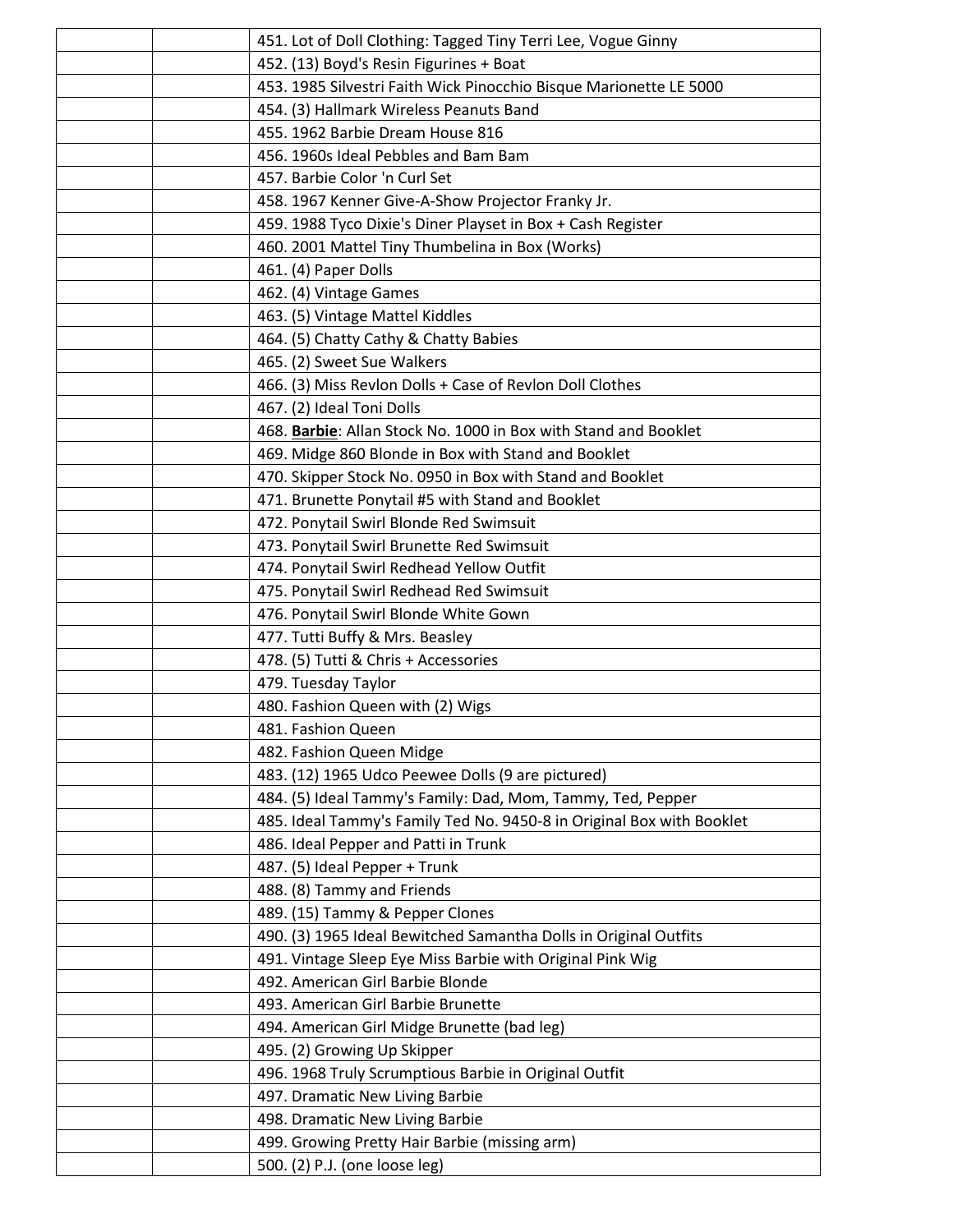|  | 501. Bubble Cut Barbie Ash Blonde Side Part with Stand, Shoes, Booklet |
|--|------------------------------------------------------------------------|
|  | 502. Bubble Cut Barbie Brunette                                        |
|  | 503. Bubble Cut Barbie Ash Blonde                                      |
|  | 504. Bubble Cut Barbie Brunette Silken Flame                           |
|  | 505. Bubble Cut Barbie Blonde                                          |
|  | 506. Bubble Cut Barbie Blonde                                          |
|  | 507. Bubble Cut Barbie Ash Blonde Solo in the Spotlight                |
|  | 508. Bubble Cut Barbie Blonde                                          |
|  | 509. Bubble Cut Barbie Titian Redhead Black & White Swimsuit           |
|  | 510. Bubble Cut Barbie Ash Blonde Arabian Nights                       |
|  | 511. Bubble Cut Barbie Redhead Red Swimsuit                            |
|  | 512. Bubble Cut Barbie Brunette                                        |
|  | 513. Bubble Cut Barbie Ash Blonde                                      |
|  | 514. Bubble Cut Barbie Blonde                                          |
|  | 515. Bubble Cut Barbie Blonde                                          |
|  | 516. Bubble Cut Barbie Blonde Side Part                                |
|  | 517. Bubble Cut Barbie Blonde Black & White Swimsuit                   |
|  | 518. Bubble Cut Barbie Blonde Black Swimsuit                           |
|  | 519. Bubble Cut Barbie Brunette                                        |
|  | 520. Bubble Cut Barbie Redhead                                         |
|  | 521. 1993 Bubble Cut Barbie Blonde                                     |
|  | 522. Twist 'n Turn Barbie Brunette Green Dress                         |
|  | 523. Twist 'n Turn Barbie Brunette Paisley Dress                       |
|  | 524. Live Action Barbie + Extra Pants                                  |
|  | 525. Live Action P.J.                                                  |
|  | 526. Talking Barbie                                                    |
|  | 527. Talking Barbie                                                    |
|  | 528. Talking Barbie (no legs)                                          |
|  | 529. Twist 'n Turn Marlo Flip Blonde                                   |
|  | 530. Twist 'n Turn Marlo Flip Brunette                                 |
|  | 531. Yellowstone Kelly                                                 |
|  | 532. Walk Lively Barbie                                                |
|  | 533. Walk Lively Steffie                                               |
|  | 534. 1970 Walk Lively Jamie Sears Exclusive                            |
|  | 535. 2008 Mod Party Becky Limited Edition of 8,400                     |
|  | 536. Lot of Barbie Size Doll Stands                                    |
|  | 537. (3) Barbie Clones                                                 |
|  | 538. (11) Mod Era Barbies                                              |
|  | 539. Miss America Barbie                                               |
|  | 540. Miss America Barbie                                               |
|  | 541. Hair Fair Barbie Blonde                                           |
|  | 542. Hair Fair Barbie Blonde                                           |
|  | 543. Hair Fair Barbie Blonde                                           |
|  | 544. Hair Fair Barbie Brunette + (2) Wigs                              |
|  | 545. Hair Fair Barbie Brunette                                         |
|  | 546. Barbie Austin Healey Convertible                                  |
|  | 547. 1967 Twiggy Twist 'n Turn 1185 in Original Outfit                 |
|  | 548. Ponytail Barbie #5                                                |
|  | 549. Ponytail Barbie                                                   |
|  | 550. Ponytail Barbie #4 Blonde                                         |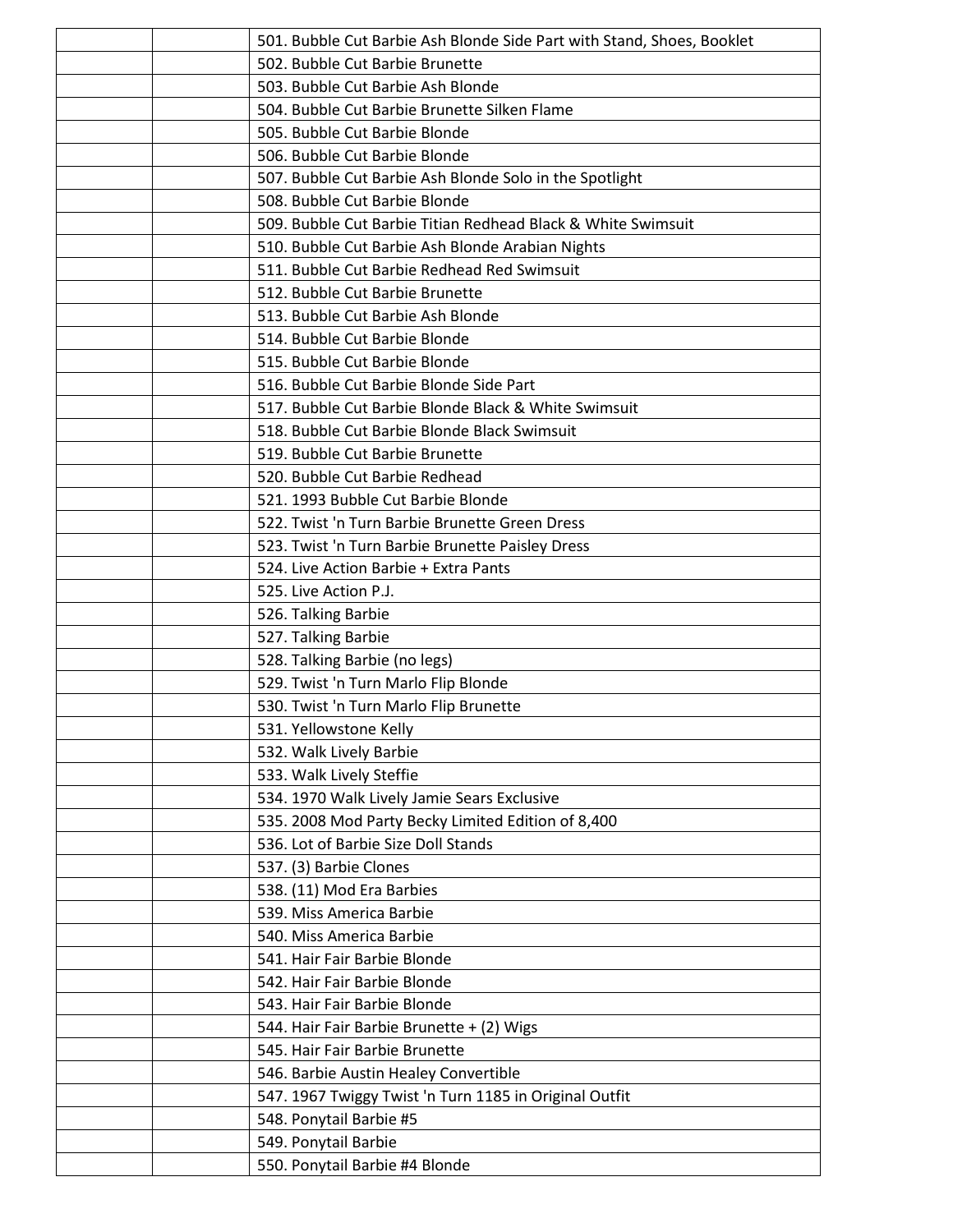|  | 551. Ponytail Barbie #5 Titian Redhead                       |
|--|--------------------------------------------------------------|
|  | 552. Casey Brunette Red Dress                                |
|  | 553. Casey Blonde Gold Belt                                  |
|  | 554. Casey Brunette Gold Belt                                |
|  | 555. Casey Blonde Yellow Dress                               |
|  | 556. Francie Brunette Blue Dress with Booklet                |
|  | 557. Francie Brunette Blue Swimsuit                          |
|  | 558. Francie Blonde Orange Dress                             |
|  | 559. Francie Brunette Yellow Rain Coat                       |
|  | 560. Francie Blonde Pajamas                                  |
|  | 561. Francie Blonde Pink Dress                               |
|  | 562. Francie Blonde Pink Ruffles                             |
|  | 563. Francie Blonde Mod Outfit                               |
|  | 564. Francie Blonde Yellow Top                               |
|  | 565. Francie Blonde Ballerina                                |
|  | 566. Francie Blonde Red Swimsuit                             |
|  | 567. Francie Blonde Yellow Nightie                           |
|  | 568. Francie Brunette Pink Swimsuit                          |
|  | 569. Francie Blonde Pink Dress                               |
|  | 570. Francie Blonde Green Dress                              |
|  | 571. Stacey Blonde Pink Outfit                               |
|  | 572. Stacey Redhead Brown Dress                              |
|  | 573. Stacey Redhead Pink Dress                               |
|  | 574. Stacey Blonde Knit Outfit                               |
|  | 575. Stacey Blonde White Dress                               |
|  | 576. Stacey Brunette Red Swimsuit                            |
|  | 577. Ken Flocked Hair Corduroy Suit                          |
|  | 578. Ken Blonde Blue Jacket                                  |
|  | 579. Ken Flocked Hair Green Suit                             |
|  | 580. Ken Brown Hair Mod Shirt                                |
|  | 581. Ken Brown Hair Blue Jacket                              |
|  | 582. Ken Flocked Hair White Shirt                            |
|  | 583. Ken Flocked Hair Red Vest                               |
|  | 584. Ken Black Hair Red Trunks                               |
|  | 585. Allan Brown Hair Green Shirt                            |
|  | 586. (6) Doll Cases (empty)                                  |
|  | 587. (3) Midge                                               |
|  | 588. (4) Midge                                               |
|  | 589. (3) Living Fluff Skipper                                |
|  | 590. (7) Skipper                                             |
|  | 591. (7) Skipper + Ricky                                     |
|  | 592. 1965 Modern Art Dress #1625                             |
|  | 593. Skipper School Days #1907 (Complete)                    |
|  | 594. Skipper Shoes and Hats                                  |
|  | 595. Barbie Guinevere Outfit #873 (Complete)                 |
|  | 596. Barbie Baby-sits #953 (partial, add clock from lot 612) |
|  | 597. Barbie Friday Nite Date #979 (partial)                  |
|  | 598. Ken Accessories Including Rally Day Keys                |
|  | 599. Mod Barbie Accessories                                  |
|  | 600. Barbie Shoes                                            |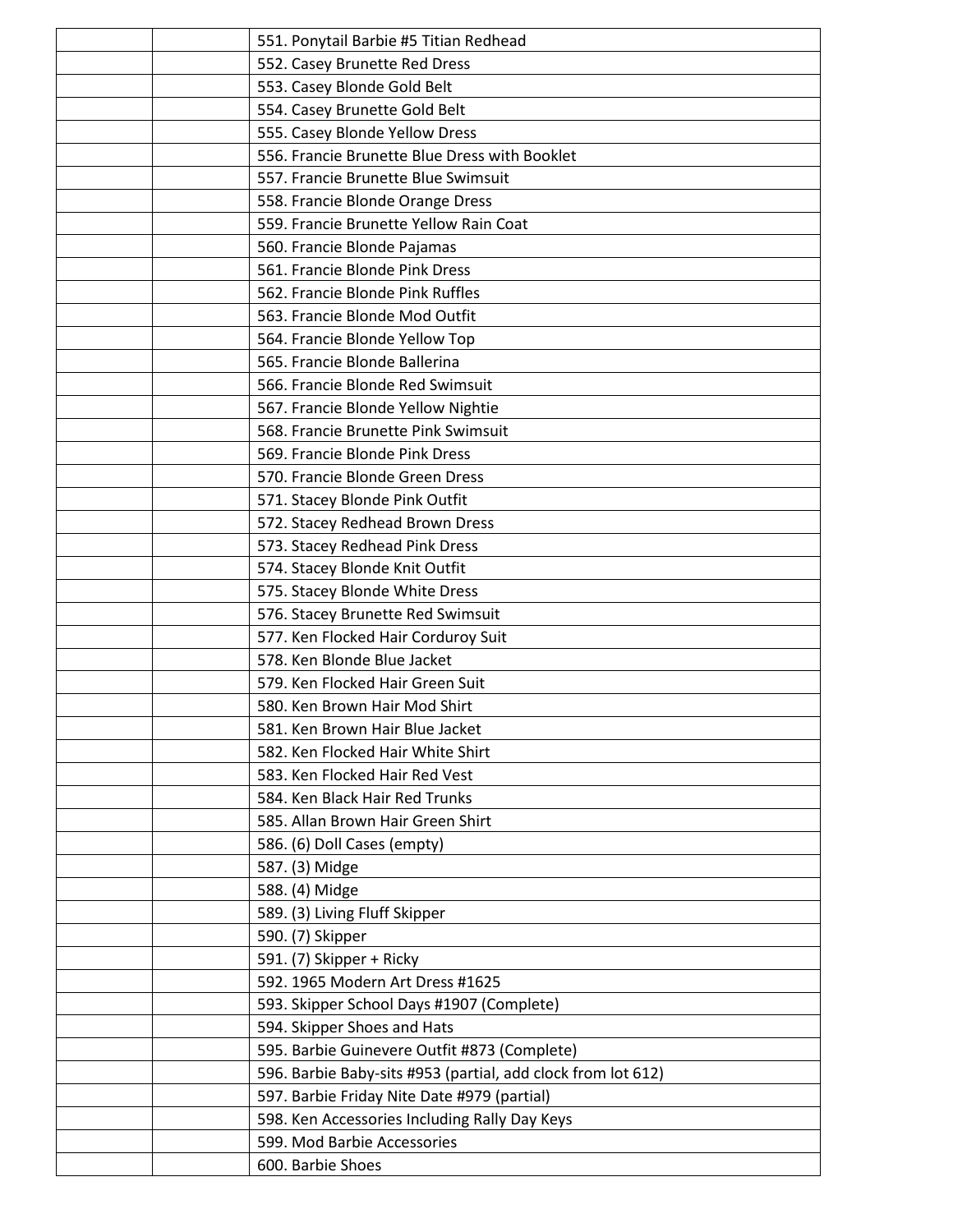|  | 601. Ken Ski Champion #798 (partial)                         |  |
|--|--------------------------------------------------------------|--|
|  | 602. (5) Barbie & Midge Swimsuits                            |  |
|  | 603. Barbie Theater Date #959 (missing shoes)                |  |
|  | 604. Barbie Silk Pack Pieces                                 |  |
|  | 605. Barbie Open Road #985 (partial)                         |  |
|  | 606. Barbie Pack Pieces                                      |  |
|  | 607. Barbie Orange Blossom #987 (missing shoes, long gloves) |  |
|  | 608. Barbie Arabian Nights #874 (missing blouse)             |  |
|  | 609. Barbie Plantation Belle #966 (partial)                  |  |
|  | 610. Tagged Ken Clothing + King Arthur Shoes                 |  |
|  | 611. Tagged Barbie Clothing                                  |  |
|  | 612. Vintage Barbie Accessories                              |  |
|  | 613. 1963 Dr. John Littlechap + Barbie Clones                |  |
|  | 614. Skipper Clones                                          |  |
|  | 615. (2) Monster High                                        |  |
|  | 616. Trolls                                                  |  |
|  | 617. Lot of Vintage Dolls                                    |  |
|  | 618. (6) Madame Alexander Little Women                       |  |
|  | 619. (4) Boxed Dolls                                         |  |
|  | 620. Large Lot of Doll Clothes                               |  |
|  | 621. Lot of Folk Dolls                                       |  |
|  | 622. Barbie Camper & Furniture                               |  |
|  | 623. Tin Litho Doll House + Miscellaneous                    |  |
|  | 624. Beanie Buddies: (5) Princess Diana                      |  |
|  | 625. (11) Holiday                                            |  |
|  | 626. (12) Bears                                              |  |
|  | 627. (12) Bears                                              |  |
|  | 628. (12) Bears                                              |  |
|  | 629. (15) Bears                                              |  |
|  | 630. (16) Bears                                              |  |
|  | 631. (20) Animals                                            |  |
|  | 632. (20) Animals                                            |  |
|  | 633. (20) Animals                                            |  |
|  | 634. (20) Animals                                            |  |
|  | 635. (21) Animals                                            |  |
|  | 636. Beanie Babies: (50) Bears                               |  |
|  | 637. (50) Bears                                              |  |
|  | 638. (50) Bears                                              |  |
|  | 639. (50) Bears                                              |  |
|  | 640. (50) Animals                                            |  |
|  | 641. (50) Animals                                            |  |
|  | 642. (50) Animals                                            |  |
|  | 643. (50) Animals                                            |  |
|  | 644. (50) Bears                                              |  |
|  | 645. (50) Bears                                              |  |
|  | 646. (50) Bears                                              |  |
|  | 647. (50) Bears                                              |  |
|  | 648. (50) Animals                                            |  |
|  | 649. (50) Animals                                            |  |
|  | 650. (50) Animals                                            |  |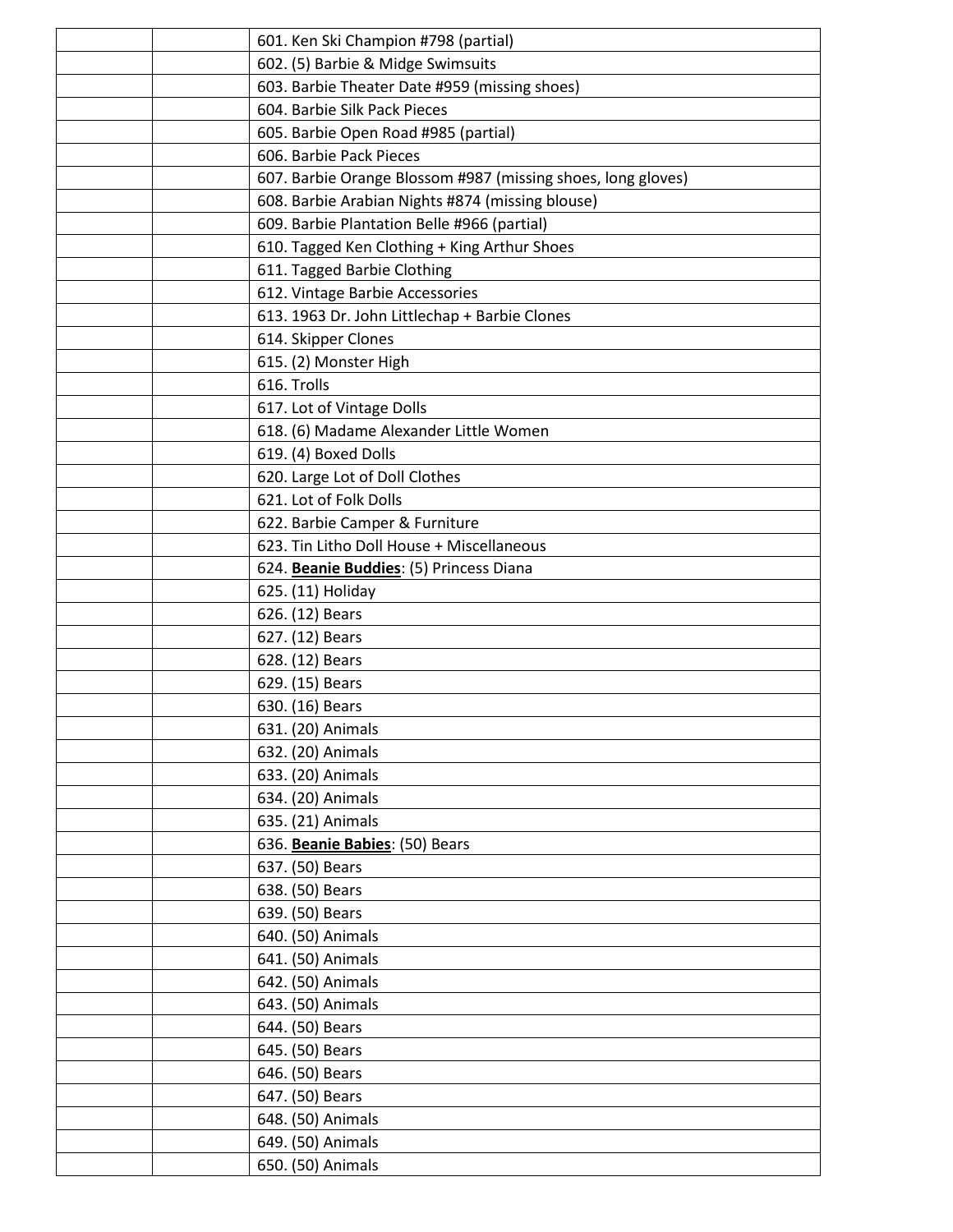|  | 651. (50) Animals                                                       |
|--|-------------------------------------------------------------------------|
|  | 652. (50) Bears                                                         |
|  | 653. (50) Animals                                                       |
|  | 654. (50) Animals                                                       |
|  |                                                                         |
|  | 655. (50) Animals                                                       |
|  | 656. (50) Animals                                                       |
|  | 657. (50) Animals                                                       |
|  | 658. (50) Animals                                                       |
|  | 659. (50) Animals                                                       |
|  | 660. (50) Animals                                                       |
|  | 661. (50) Bears                                                         |
|  | 662. (29) Halloween                                                     |
|  | 663. (37) Birthday Month Bears                                          |
|  | 664. (22) Bamm Beanos Bears                                             |
|  | 665. (87) Teenie Beanie Babies                                          |
|  | 666. (15) Princess Diana                                                |
|  | 667. (50) Bears                                                         |
|  | 668. (50) Bears                                                         |
|  | 669. (11) Beanie Kids, (3) Pillow Pals, (6) Club Bears, (2) Board Games |
|  | 670. (50) Animals                                                       |
|  | 671. (50) Animals                                                       |
|  | 672. (228) Animals                                                      |
|  | 673. Several Hundred McDonald's Beanie Babies                           |
|  | 674. McDonald's International Bears Display                             |
|  | 675. (4) Princess Diana & 1999 Signature in Cases                       |
|  |                                                                         |
|  | 676. Barbie: 2017 Camping Fun FNY40                                     |
|  | 677. 2021 Just Play Tie-Dye Deluxe Styling Head                         |
|  | 678. 2008 Fiftieth Anniversary N4981                                    |
|  | 679. 1994 Dance 'n Twirl 11902                                          |
|  | 680. 2019 Ella Fitzgerald GHT86                                         |
|  | 681. 2017 Frida Kahlo FJH65                                             |
|  | 682. 2004 Libra C6247                                                   |
|  | 683. 1991 Shani 1750                                                    |
|  | 684. 2021 Dia De Muertos GXL27                                          |
|  | 685. 2020 Dia De Muertos Ken GXL26 (Shipper)                            |
|  | 686. 2020 Dia De Muertos GNC40 (Shipper)                                |
|  | 687. (12) Holiday Barbies                                               |
|  | 688. (2) 2020 Signature Looks GXL14, GXB28                              |
|  | 689. (2) Gold Medal 1975 GPC77, Day-to-Night 1985 (Signed) FJH73        |
|  | 690. (2) 2019 Creatable World es-826, es-725                            |
|  | 691. (5) 2020 Tokyo Olympics                                            |
|  | 692. (2) Happy Family 56710, 56726                                      |
|  | 693. (3) Disney                                                         |
|  | 694. (4) Barbie                                                         |
|  | 695. (4) Barbie                                                         |
|  | 696. (4) Barbie                                                         |
|  | 697. (7) Barbie                                                         |
|  | 698. (5) 1990's                                                         |
|  | 699. (5) Princesses                                                     |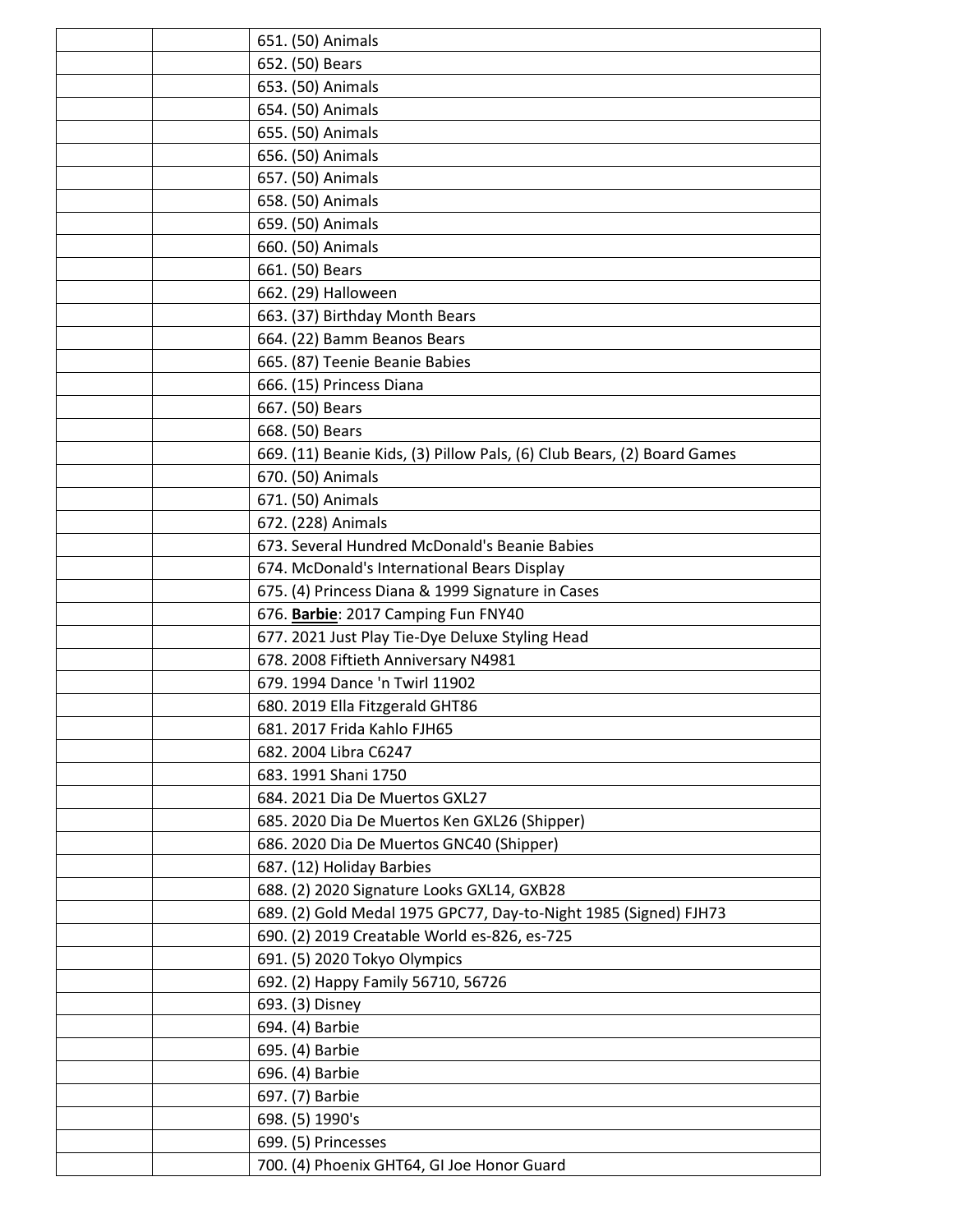|                                     | 701. Lava Lamps (Liquid/Blobs/Base): Clear/Purple/Black 17"       |  |
|-------------------------------------|-------------------------------------------------------------------|--|
|                                     | 702. Model 9720 Lavender/White/Purple 17"                         |  |
|                                     | 703. Model 6632 Wizard Blue/Red/Red 16"                           |  |
|                                     | 704. Pink/White/Pink 17"                                          |  |
| 705. Clear/Black/Silver 17"         |                                                                   |  |
| 706. Clear/Red/Silver 17"           |                                                                   |  |
| 707. Clear/Green/Silver 17"         |                                                                   |  |
|                                     | 708. Clear/Purple/Good Girls Bad Girls 17"                        |  |
|                                     | 709. Model 6832 Red Sparkle/Silver 27"                            |  |
| 710. Clear/Black/Silver 27"         |                                                                   |  |
| 711. Blue/White/Silver 27"          |                                                                   |  |
| 712. Clear/Red/Silver 27"           |                                                                   |  |
| 713. Clear/Red/Santa 18"            |                                                                   |  |
|                                     | 714. Model 6632 Wizard Blue/Red/Blue 16"                          |  |
|                                     | 715. (4) 40th Anniversary Decades Set 17"                         |  |
|                                     | 716. Psychedelic Swirl Clear/Red/Red 16"                          |  |
|                                     | 717. Psychedelic Swirl Blue/White/Blue 16"                        |  |
|                                     | 718. Psychedelic Swirl Green/White/Green 16"                      |  |
|                                     | 719. (4) Safari Series: Zebra, Cheetah, Tortoise Shell, Snake 16" |  |
| 720. (3) Obama Inaugural 16"        |                                                                   |  |
| 721. Blue/White/Silver 27"          |                                                                   |  |
|                                     | 722. (2) Vandor Harley-Davidson Oil Can Lava Motion Lamps         |  |
| 723. Clear/Sparkle/Silver 27"       |                                                                   |  |
| 724. Clear/Sparkle/Silver 27"       |                                                                   |  |
|                                     | 725. Model 6832 Red Sparkle/Silver 27"                            |  |
| 726. Blue/Sparkle/Silver 27"        |                                                                   |  |
| 727. Poker 17"                      |                                                                   |  |
| 728. Pimp 17"                       |                                                                   |  |
| 729. Flowers 17"                    |                                                                   |  |
| 730. Tribal 17"                     |                                                                   |  |
| 731. Color Changing 17"             |                                                                   |  |
| 732. Pink Zebra 17"                 |                                                                   |  |
| 733. Leopard 17"                    |                                                                   |  |
| 734. 1999 Garfield Model 5109       |                                                                   |  |
| 735. Ceramic Series II 5808 17"     |                                                                   |  |
| 736. Ceramic Series II 5220 17"     |                                                                   |  |
| 737. (2) Jack-O-Bats 17"            |                                                                   |  |
| 738. (2) Santa & Snowman 17"        |                                                                   |  |
| 739. (2) Spooktacular & Pumpkin 17" |                                                                   |  |
| 740. Yellow/Sparkle/KISS 15"        |                                                                   |  |
|                                     | 741. (2) Clear/Purple/Good Girls Bad Girls 17"                    |  |
| 742. Lava Lamp 17"                  |                                                                   |  |
| 743. Lava Lamp 17"                  |                                                                   |  |
| 744. Lava Lamp 17"                  |                                                                   |  |
| 745. Lava Lamp 17"                  |                                                                   |  |
| 746. Clear/Purple/Midnight 17"      |                                                                   |  |
| 747. Clear/Purple/Midnight 17"      |                                                                   |  |
| 748. Clear/Purple/Midnight 17"      |                                                                   |  |
| 749. Clear/Maroon/Midnight 17"      |                                                                   |  |
| 750. Clear/Purple/Silver Streak 17" |                                                                   |  |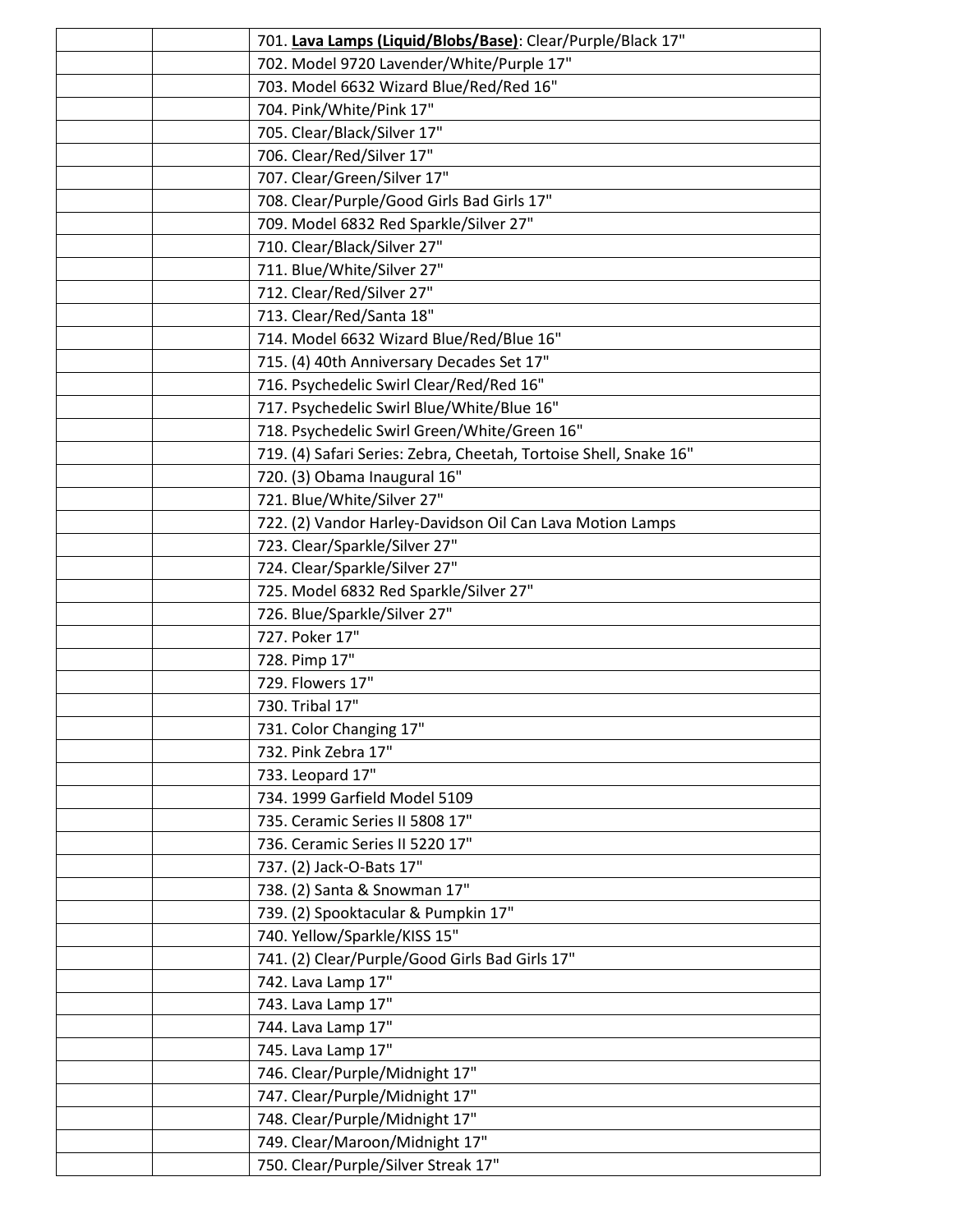| 751. Clear/Black/Silver 17"                         |  |
|-----------------------------------------------------|--|
| 752. (5) Elek-Trick Colors 17"                      |  |
| 753. (2) Lava 17"                                   |  |
| 754. (2) Lava 17"                                   |  |
| 755. (2) Lava 17"                                   |  |
| 756. (2) Lava 17"                                   |  |
| 757. (4) Lava 10"                                   |  |
| 758. Large Lot of Lava Lamp Globes, Bases and Bulbs |  |

Thank you for attending the auction today. Please pay the cashier before you leave. Our staff members will be happy to help you carry out and load your purchases today. Visit our web site SunflowerAuction.com for a list of upcoming auctions and estate sales. If we can help you sell something, please don't hesitate to ask. Referrals are always appreciated.